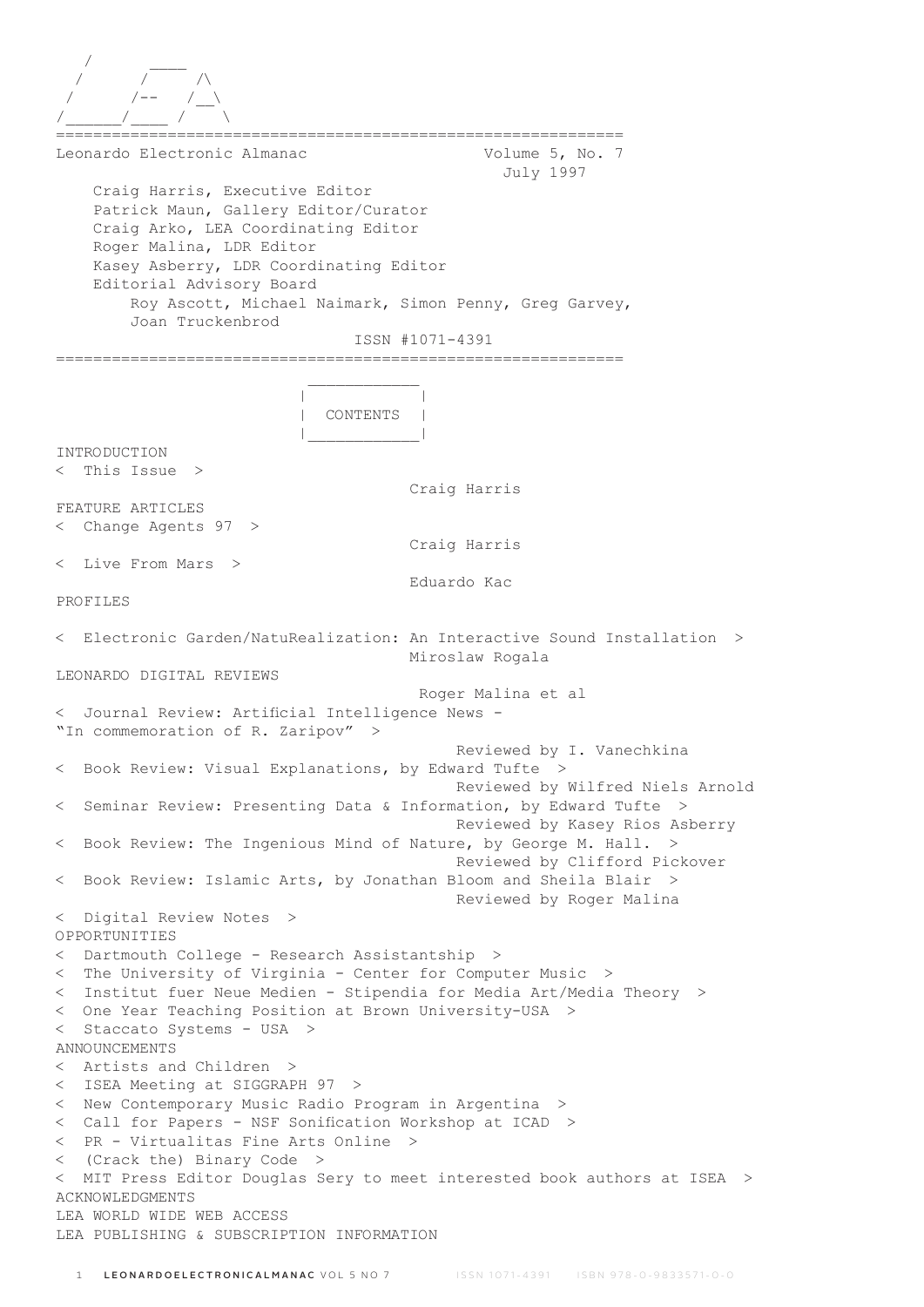$\mathcal{L}_\text{max}$  and  $\mathcal{L}_\text{max}$  are the set of  $\mathcal{L}_\text{max}$  . The set of  $\mathcal{L}_\text{max}$ 



< This Issue >

#### Craig Harris

This issue presents extensive information about a panel session that I chaired, entitled "Rewired: New Tools and Technologies", created for the Change Agents 97 event, a public art preconference for the 1997 Americans for the Arts Convention. I was fortunate to be able to work with some remarkable people in preparing this panel, and I am happy to be able to provide some of the details here for LEA readers. The Feature Article about this panel includes a profile of web artist Piotr Szyhalski, an artist from Poland living in the United States who takes the concept of Public Art to the World Wide Web. Eduardo Kac provides an intriguing perspective about the importance of the Mars Pathfinder mission to modern culture and the aesthetic value of that telepresent event. Another artist from Poland also living in the United States appears in the LEA profile this month. Miroslaw Rogala is an artist working with new media who is also active in the Public Art domain, so his inclusion in LEA this month is quite appropriate and illuminating on the subject. Works by both Szyhalski and Rogala can be found on the web, and I encourage you to visit and participate in the works. Leonardo Digital Reviews is quite informative this month, with insights into the nature of data presentation, the "nature of nature", and the nature of Islamic art. The Opportunities and Announcements sections are quite dense this month, some of which are subject to some extremely short deadlines. So we have tried to include as much information as might be needed to fully participate without extensive searching for additional materials. LEA continues to grow, as can be seen in this issue and in the developments taking place on the web site. Our staff is hard at work developing new content, and on improving access to the archives. New works for the LEA Gallery should be appearing soon, and we're developing several articles and individual/institutional profiles for forthcoming issues. Send in material, and take advantage of LEA as a publication venue! =============================================================

 $\overline{F}$ FEATURE | ARTICLES | |\_\_\_\_\_\_\_\_\_\_\_\_|

< Change Agents 97 >

Craig Harris

Craig Harris, Session Chair Leonardo Electronic Almanac Email: craig@well.com CHANGE AGENTS 97

 $\mathcal{L}_\text{max}$  and  $\mathcal{L}_\text{max}$  and  $\mathcal{L}_\text{max}$  and  $\mathcal{L}_\text{max}$ 

A Public Art Preconference for the 1997 Americans for the Arts Convention Changes are underway to broaden or redefine roles and responsibilities, confronting the expanding public art panorama, and the increasingly vital role served by public art agencies and program administrators. Some have revamped their missions, some have developed innovative public-private partnerships; and some want to change the way they do business. Most recognize their vital role as change agents within their communities. All must brave the winds of change. This event addresses the why and how of public art administration today: Re-tooling: Directing change, the gatekeeping process, alternative funding, and new organizational models Re-grouping: Engaging schools and libraries, new public art curricula, tools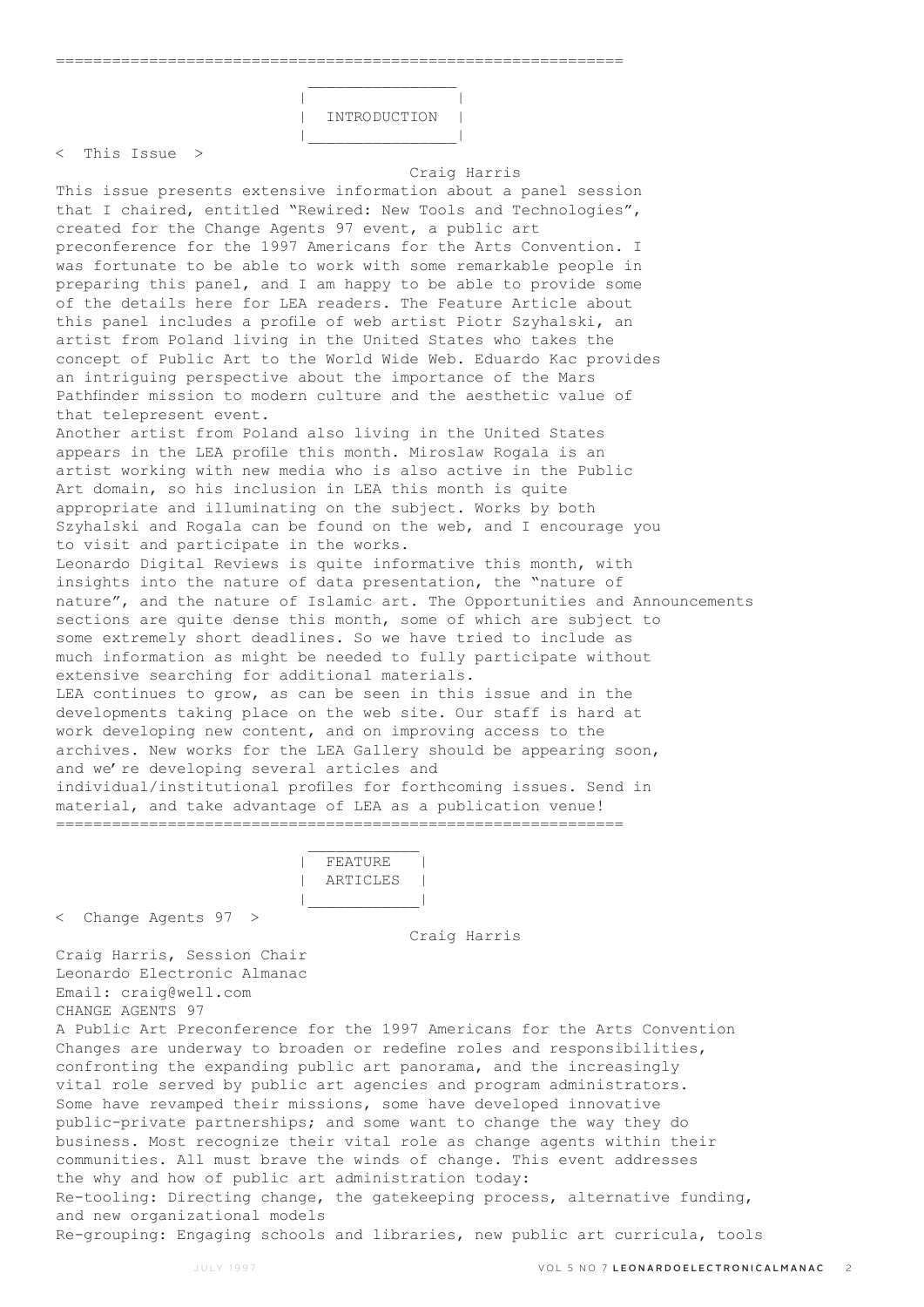and technology, value-added thinking, and smart maintenance strategies Re-invigorating: Exploring new hybrids, temporary activities, socially relevant efforts, nurturing new talent, and encouraging broader participation Re-viewing: Walking and bus tours, resource room/on-line chat room, CD-ROM demonstrations, networking breaks, and one-on-one consultation sessions Re-joicing: Lively evening celebrations, improvisational events, and artful meals. Keynote speakers included internationally-renowned artist Siah Armajani; and William Morrish, director of the Design Center for the American Urban Landscape at the University of Minnesota. Panel topics included: Directing Change, Broadening Support, Critical Directions, Keeping the Art in Public Art, Public Art in Rural Communities, and New Tools and Technologies. FORECAST Public Artworks, a non-profit organization based in the Twin Cities, helped to coordinate Change Agents 97, the 1997 public art pre-conference for the Americans for the Arts convention in Minneapolis June 5-7 at the Hyatt Regency Hotel. Chaired by David Hoyt Johnson, of the Tucson-Pima Arts Council, with assistance from a national and local steering committee, the primary audience served by Change Agents 97 is public art professionals, especially those associated with local arts agencies (from New York City to Seattle). Other audiences include artists, students, design professionals, service groups, presenting organizations, educators, civic leaders, and community development agencies. Over 150 public art program administrators participated. FORECAST Public Artworks, established in 1978, has a two-fold mission: + to support artists' exploration of the public realm, and + to educate the public about the field of contemporary public art. In addition to providing emerging artists of different disciplines with funding and technical assistance, Forecast publishes a national journal Public Art Review. For more information contact: Forecast Public Artworks 2324 University Avenue W., Suite 102 St. Paul. MN 55114 Tel: (612) 641-1128 Email: forecast@mtn.org The panel session profile presented below explores issues that are relevant to public art as transformed by the integration of new media into the culture. ------------------------------------ REWIRING: NEW TOOLS AND TECHNOLOGIES ------------------------------------ Introduction The development of new technological resources affects many aspects of the fields intersecting with what we consider to be Art. The impact is being felt whether we are talking about the creative act, the medium, the artifact, or its dissemination in public view. This is transforming the ways that we learn, communicate and process information, and we see it in the artist's studio, schools, performance halls, the museums and art institutions. The existence and economic viability of a technology like the CD-ROM - a basically low cost (finally) multimedia distribution system - makes it possible for enormous audiences to have an artistic encounter in the privacy of their own home while artists explore the rich domain of engaging unknown audiences in an interactive mutual exchange. Artists are exploring the sense of place, identity and the nature of cyberspace while millions of people are using the Internet - a multimedia communications technology transforming concepts of access and ownership, and challenging the methods we use to interact with art and each other. Kindergartners know how to use new media to create art; sixth grade

students are involved in every aspect of information collection, design and implementation for the World Wide Web; 8th grade students use digital multimedia editing systems to create art and presentations; artists of exceptional quality and ingenuity collaborate with researchers of the highest caliber to discover each other's worlds; and arts administrators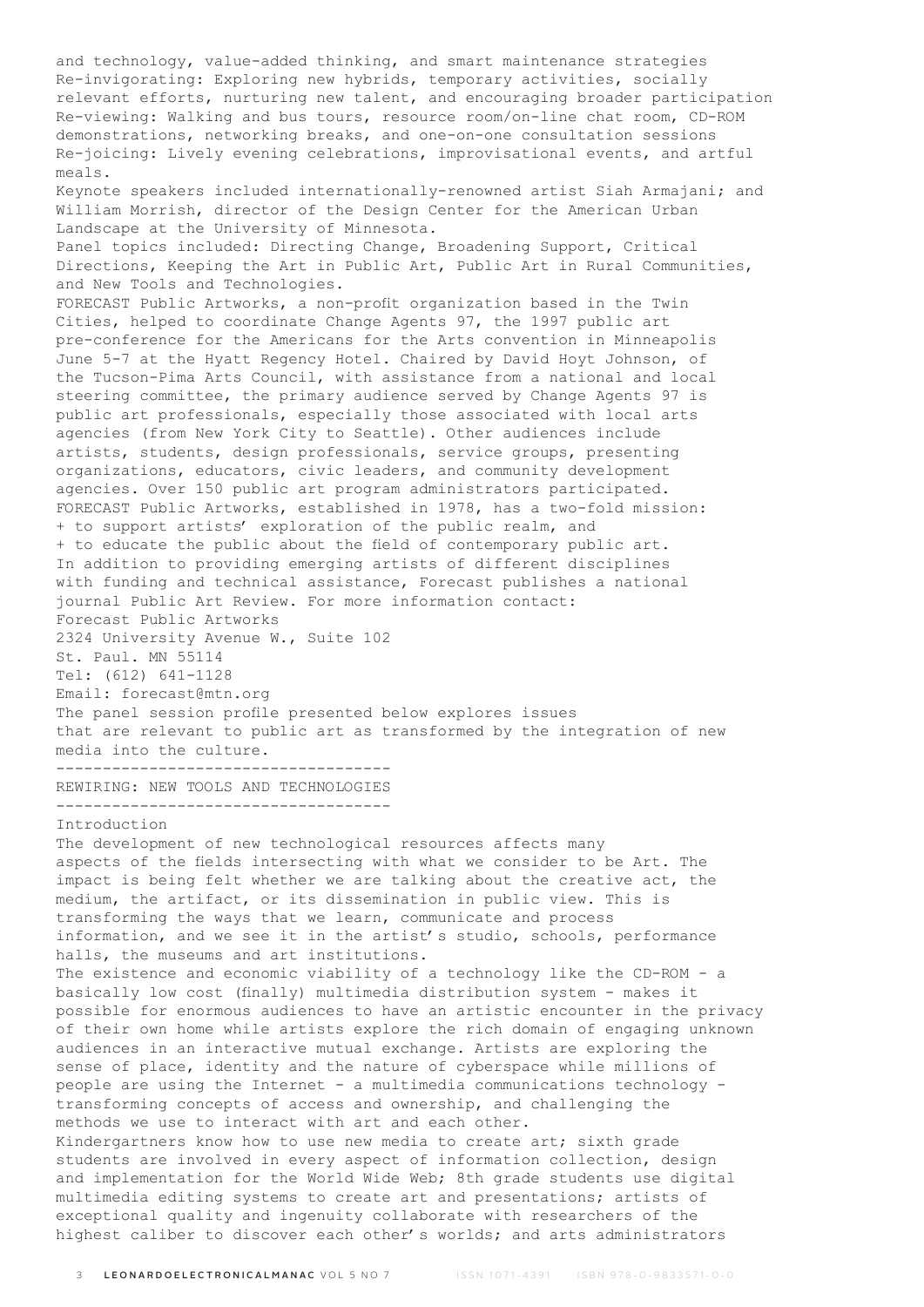are integrating new media as an important resource in disseminating the work that falls in their realm of interest, whether or not the art itself makes use of the new media. These issues cover a broad span that we worked to illuminate in this session, where we explored the definition of public, the nature of art, and the meaning of public art. The group addressed the following topics:

- \* Art created for the web
- \* Art documentation employing new media
- \* New media resources like QuickTime VR
- \* Issues relating to art presentation and documentation

 \* Challenges relating to technological and human resources The creation and implementation of new media resources in all of these areas affects our definition of Public Art. The concept of what is public has been transformed by technology. The web is an excellent example of how communities are being created and (re)defined. Even the concept of art is transformed, not only by the web, but by the entire nature of the shared experience in the context of computer-based, interactive art. Expectations are changed, placing new challenges on the audiences as well as the artists, documenters and presenters.

The panel members were selected to reflect the gamut of activities affected by new media resources, from artists to those concerned with preparation and delivery of content in a variety of forms and functions:

 Craig Harris (Session Chair): Executive Editor, Leonardo Electronic Almanac Piotr Szyhalski: Artist creating art on the World Wide Web Rob Wilkinson: Art on File, Seattle, WA.

Barbara Ford: President, American Library Association, Richmond, VA.

---------------------------

PANELIST BIOS AND ABSTRACTS --------------------------- Piotr Szyhalski Minneapolis College of Art and Design 2501 Stevens Avenue South Minneapolis, MN 55404 Tel: 612.874.3682 Fax: 612.874.3704 Email: Piotr Szyhalski@mn.mcad.edu URL:

 http://www.mcad.edu/home/faculty/szyhalski/piotr Designer and Illustrator Piotr Szyhalski came to United States in 1990 from his native Poland to teach at the School of the Museum of Fine Arts, Boston. During the following years, he has maintained a furious pace: teaching; showing his work internationally in solo and group exhibitions; performing; winning grants and awards; and publishing. With two MFAs from the Academy of Visual Arts in Poznan, Poland; one in drawing, the other in poster design, Szyhalski has what Andrea Nasset, MCAD Vice President, Dean of Academic Affairs calls, "a great breadth of cultural experience and artistic accomplishment; an engaging mind and energetic devotion to teaching." Moving between fine arts and design, he began producing art on the Internet in 1995, and his work 'The Spleen' has been featured in both "Wired" and "Hotwired", "I.D. Magazine", "Wall Street Journal", "Applied Arts Magazine", and "Public Art Review". 'The Spleen' has received numerous on-line awards and was recognized by the POINT Survey as one of the Top 5% sites on the Internet. 'The Spleen' is also currently featured as one of eight sites offering Web-specific art in the Electra '96 exhibition at the Henie-Onstad Art Center, Norway. Szyhalski works at the Minneapolis College of Art and Design, where he mentors graduate students and teaches graphic design, illustration, fine arts, and liberal arts including his popular course, "POLITPROP: Art for the Broad Masses of the People," through which students are exposed to the historical and contemporary concepts of propaganda art. Says Szyhalski, "It is through my interest in politically inclined art as well as the understanding of the importance of artists' active presence in the life of any society that defines the basis on which POLITPROP is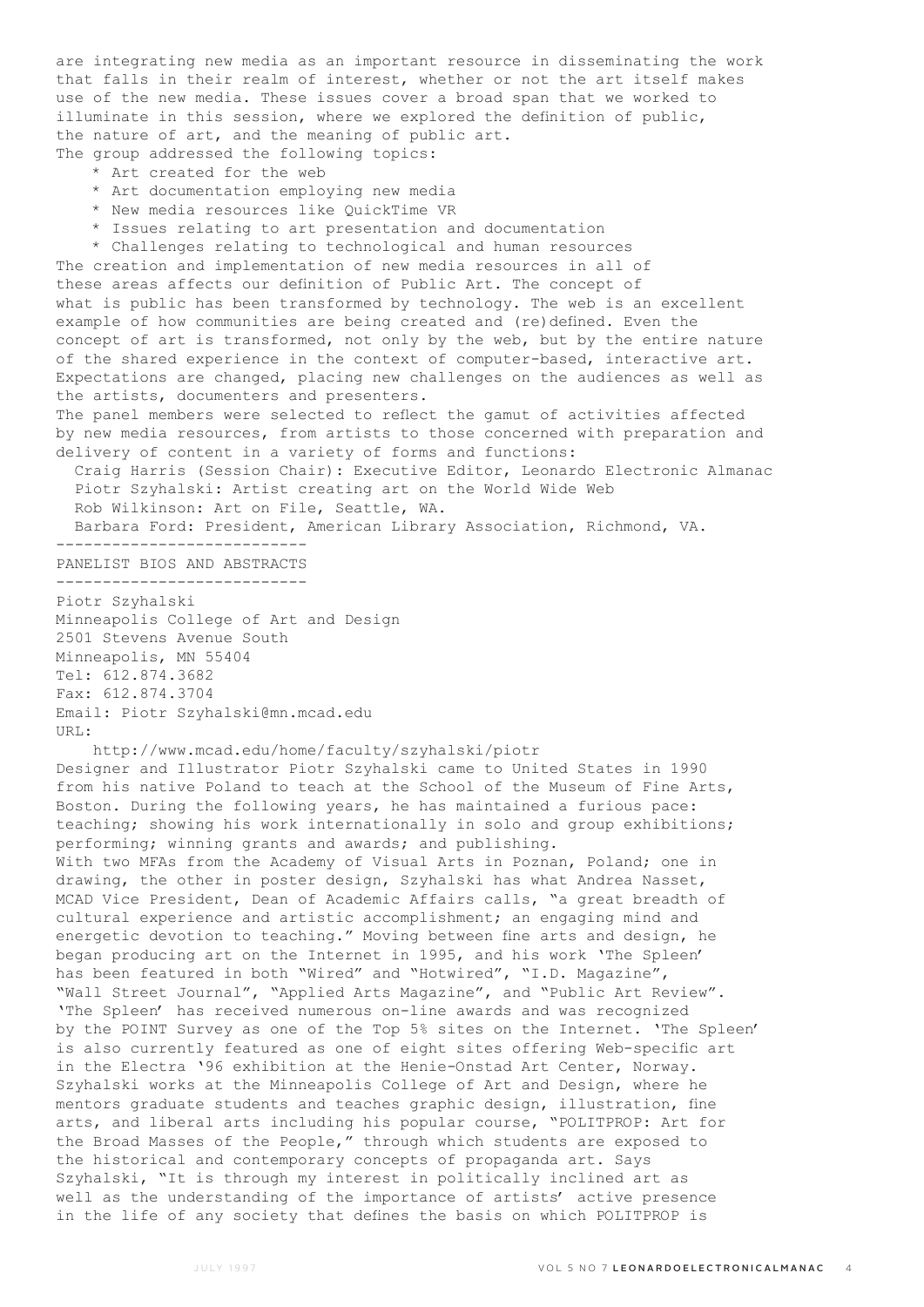founded."

ABSTRACT AND WORKS:

The Will Power Clinic:

 'The Will Power Clinic' is a new psychological instrument to help you find order and unity in your emotional and intellectual life, and to gain insight into your own thoughts and actions. Now, because of advances in technology, you can test yourself on line in the privacy of your home or office. Please respond to each and every question or your results will be inaccurate. Do not spend too much time thinking over each question. Give the first, natural response as it comes to you. In some cases, the questions may be too short to give you all the information you may want, pick the response that most readily comes to mind then move on. Never ask others to answer the questions for you. The Chest Piece:

 "The time gains distinctly different dimensions as experienced here and there. Thoughts follow paths charted in mutually exclusive languages. The space manifests itself in ways as drastically opposing as the difference between touching and being touched." The Electric Posters:

 For you and your family's living pleasure! In easy-to-follow words, show-how pictures and can't go wrong projects, 'Electric Posters' explains just how enjoyable life can be. Imagine your joy in seeing beautiful things come to life!

# The Folkways Archive:

 "Posters are a universal medium, easy and inexpensive to produce. Properly placed, they cannot be avoided. They are generally emotionally colored, intended primarily to influence emotions and gain emotional support. The message of a poster should be clear and normally should occupy the topical center of the poster so that it will be read first. Slogans should be highlighted. The use of pictures and illustrations should be directly related to the main propaganda point of the message; it should add unity, implying support for the message." Amends:

 Seven Daily Exercises for those who want to start each day with a few minutes of thought and meditation. Poison:

 "In our modern day, the inventive genius of man perfected a machinery of communication which, while speeding up and extending the influence of information and ideas, gave propagandists a quick and efficient system for the spread of their appeals. This technical equipment can be used in the interest of peace and international good will." One Contradiction:

 "Dialectics is the teaching which shows how opposites can be and how they happen to be (how they become) identical--under what conditions they are identical, transforming themselves into one another--why the human mind should take these opposites not as dead, rigid, but as living, conditional, mobile, transforming themselves into one another." The Unchangeable:

 A Screen Play in One Act/Three Scenes. "Those in servitude to any kind of fear, or who are carrying burdens of grief, poverty, disappointment, anxiety, or melancholia, will find 'The Unchangeable' a free and sovereign remedy. To any who are overcome by, or in danger of yielding to envy, jealousy, or crime, it furnishes not only an antidote but a radical cure. There are no limitations to its power." (Note that images at the end of each page link you to the subsequent pages.) The Preamble:

 "Verily, when a person departs from this world, he goes to the air. It opens out there for him like the hole of a chariot wheel. Through that he goes upwards. He reaches the moon. It opens out there for him like the hole of a drum. He is becoming one, he does not see, they say; he is becoming one, he does not speak, they say; he is becoming one, he does not hear, they say; he is becoming one, he does not think, they say; he is becoming one, he does not know, they say." The Fire Serpents: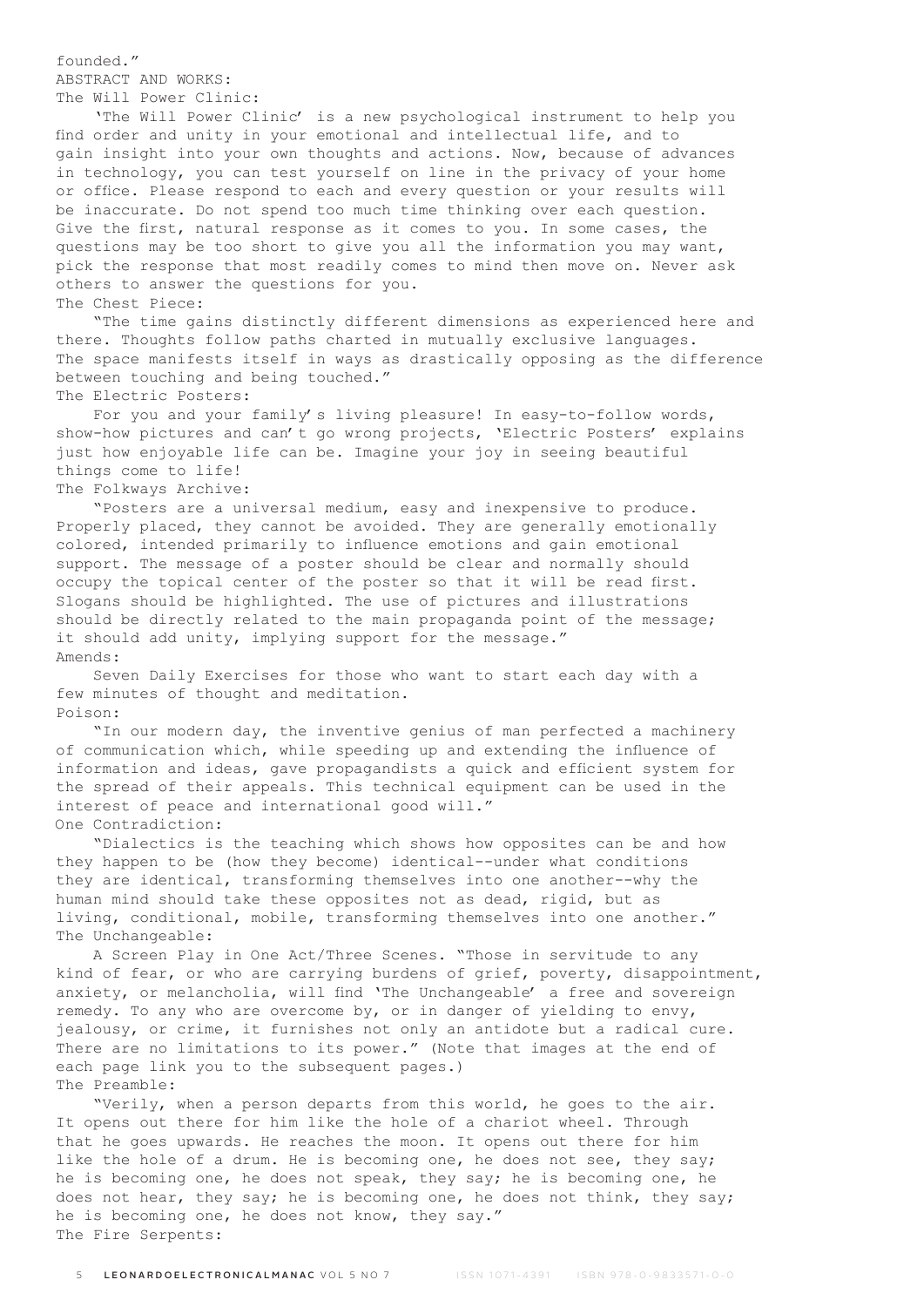Habit makes us what we are. Every act and every thought grooves the path which we shall take when the emergency leaps out from the ambush upon us. For this reason it is critical for us to prepare for the event before it arrives. It's too late to get insurance when the house is afire. "Wegiel"/"Coal":

 "Wegiel"/"Coal" explores relationships between the concepts of language, culture and forgetting, as well as the tendencies of abandonment and relocation in the context of human memory. It consists of three parallel experience platforms: 'The Situation' (an installation in a gallery space), 'The Manual' (a printed book-work) and 'The Process' (a WWW composition). Each part of "Coal" fulfills the remaining two. Each area, however, is an independent conceptual entity, challenging the subtle balances between the notions of verbal and visual, foreign and familiar, understandable and obscure.

## The Final Analysis:

 "Life as a whole, from the simplest to the most complex organisms, including man, is a long series of equilibrations with the environment- - equilibrations which reach the highest degree of complexity. And the time will come, distant or not, when mathematical analysis based on natural science will express in majestic formulas of equation all these equilibrations, including, in the final analysis, itself." Moving Force:

 A visual statement of infinite capacity. V:

 The Victory page is designed as 'The Spleen's' contribution to the Webtronix - an art project originated in Brussels, Belgium by the ISDM, attempting to establish "[...] an infinite, interactive artwork in progress, maintaining an ongoing aesthetic dialogue within the web-community worldwide." "It is a message of good cheer to all the People, to let Them know that They have behind Them art workers who will not flinch or weary of the struggle."

-------------------------------------------------------------

Rob Wilkinson Art on File 1837 East Shelby Seattle, WA 98112 USA Tel: 206.322.2638 Fax: 206.329.1928 Email: artofile@wln.com

Colleen Chartier and I founded Art on File 15 years ago to document the new directions in contemporary public art in North America. We have broadened this topic to include innovations in public sector design, including architecture, urban design and landscape architecture. As researchers and photographers we have traveled to and photographed most of the projects we feature each year in our catalog. For the past eight years, we have been involved in numerous educational software projects and prototypes as consultants, content providers and publishers. For the past several years we have been building a collection of QuickTime Virtual Reality resources which supplement our current 35mm and digital images. We produced all of the photography and QTVR segments in the new "Public Art Seattle" CD-ROM. I have a Master Degree in Urban Planning and Design from the University of Washington, obtained in 1972. ABSTRACT

My discussion will focus on how new media and communication technologies can be used by public art coordinators to involve artists and residents in the process of creating public art. My talk will focus on the use of digital content that includes voice, still images and QTVR to present new site opportunities for art to artists, while at the same time providing citizens with the opportunity to contribute their own ideas. I will also explore the use of the Internet as an effective communication technology to deliver this new content and to frame discussion on a wide range of related topics. The CD-ROM "Public Art. Seattle" was created by ART on FILE and Electric Fish for the Seattle Arts Commission. This product will be used to show examples of this new media.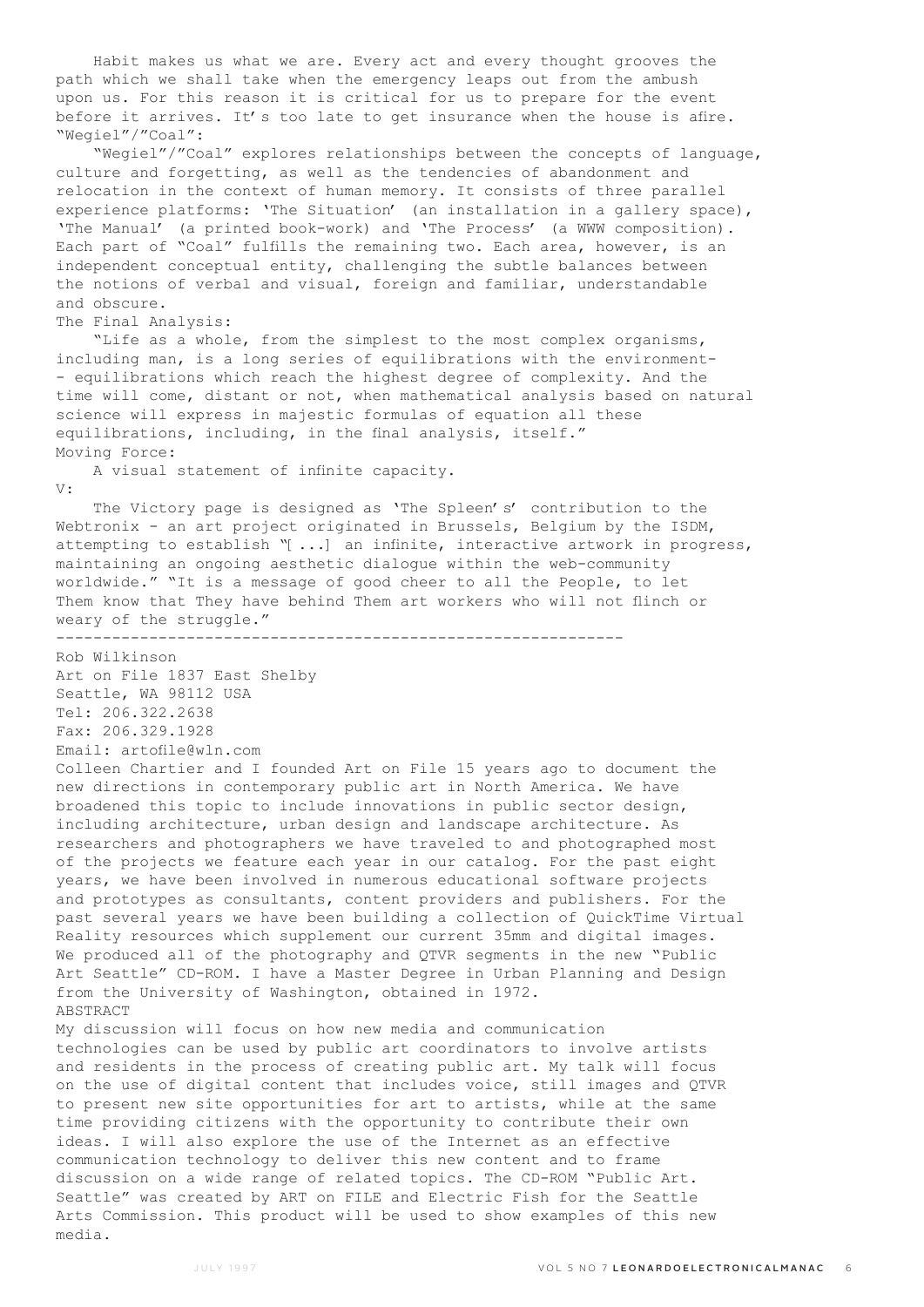Barbara J. Ford President, American Library Association Executive Director, University Library Services Virginia Commonwealth University 901 Park Avenue, PO Box 842033 Richmond, VA 23284-2033 Tel: 804.828.1107 Fax: 804.828.0151 Email: bjford@gems.vcu.edu Barbara J. Ford, the executive director of the Virginia Commonwealth University Libraries, has been elected president of the American Library Association (ALA) for the 1997-98 term. Ford is a member of the Virginia State Council of Higher Education Library Advisory Committee and Virtual Library of Virginia Steering Committee. Also, she serves on the Commission on Information Technology for the National Association of State Universities and Land Grant Colleges. She travels around the world to address such topics as information literacy, the future of academic libraries, international cooperation among libraries, and virtual libraries. ABSTRACT Twelve Revolutions: The global world, restructuring of organizations, information as the most valuable currency for exchange, telecommunications revolution are all changing the world in which we live and work. Technology can decentralize, globalize, harmonize and empower. Issues include equity of access, privacy, information overload. This presentation elaborates on twelve revolutions that are shaping the organization and delivery of services for libraries. The organization and delivery of services will be shaped by a series of radical changes in the following areas. QUALITY. Dictating a new philosophy of service and an expanded focus on users as customers. REENGINEERING. Demanding fundamental rethinking of processes and structures in the face of economic trends and expanding market competition. DEMOGRAPHICS. Reflecting dramatic trends in the diversity of the populations and the sectors served by higher education. PERSONAL COMPUTING. Expanding the power to access, analyze, and control information individually. ELECTRONICS. Producing vast amounts of digital information in all media and developing increasingly intelligent software to enable effective search and retrieval. NETWORK. Creating a vast telecommunications web and critical platforms for organizing and delivering a renaissance in personal communication, publishing, learning, and commercial experimentation. MTV GENERATION. Cultivating a generation of new learners and consumers who demand a more graphical, integrated, and interactive multimedia presentation of information. VALUES. Highlighting the growing political schisms in society and the increasing threats to intellectual freedom, privacy, and the open flow of information. ACCOUNTABILITY. Requiring new strategies for organizational support and survival as funding agencies, investors, and political leadership seek to control costs and assess productivity and quality. HIGHER EDUCATION. Redefining the nature and focus of learning and scholarship in colleges and universities as institutions seek to reposition themselves as agents of economic growth, social change, and upward mobility. PARTNERSHIP. Promoting higher levels of cooperation and collaboration among organizations as a fundamental requirement of success and as a toll of resource sharing. THE KNOWLEDGE WORKER. Dismantling many of the traditional and rigid definitions of job and employee, and encouraging a team-based workforce of self-adapting and self-improving individuals. The virtual global, digital gateway libraries will grow into the next millennium.

-------------------------------------------------------------

\*\*\*\*\*\*\*\*\*\*\*\*\*\*\*\*\*\*\*\*\*\*\*\*\*\*\*\*\*\*\*\*\*\*\*\*\*\*\*\*\*\*\*\*\*\*\*\*\*\*\*\*\*\*\*\*\*\*\*\*\*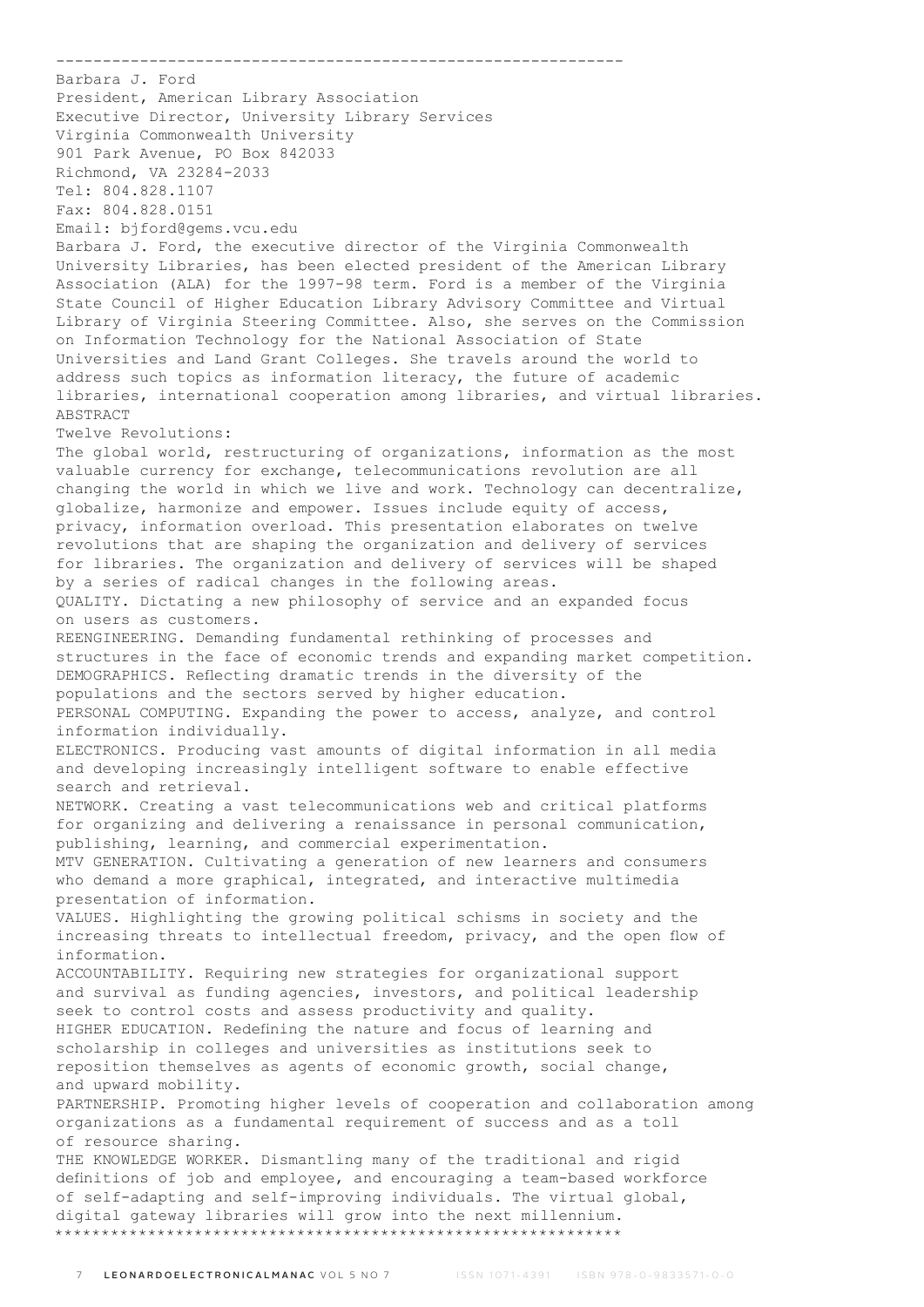< Live From Mars > Eduardo Kac Assistant Professor of New Media University of Kentucky, Dept. of Art 207 Fine Arts Bldg. Lexington, KY 40506-0022 Dept. of Art Phone: (606) 257-8151 Dept. of Art Fax: (606) 257-3042 E-mail: ekac1@pop.uky.edu URL:

 http://www.uky.edu/FineArts/Art/kac/kachome.html Today, July 4, 1997, is an exciting day for art. Although the art of telepresence has been consistently explored since the late 1980s, today the landing of the Mars Pathfinder spacecraft brought telepresence to the masses. This historic event rekindled the drama of distance and the cultural meaning of telepresence on the imagination of the general public, reverting the numbing and soothing effect of habitual televised entertainment and newscasting. In the terrestrial afternoon, Pathfinder sent the first images from the surface of Mars ever transmitted live on television. The first images to arrive from the Ares Vallis area were small grayscale pictures and, on television at least, the resolution was rather low. The very first broadcast images appeared on a computer screen, inside a small window which floated among many other windows on the desktop. What was on the air seemed to indicate that a cameraman pointed his camera to the computer monitor, eagerly awaiting and immediately retransmitting the first picture as it appeared on NASA's computer screen. The CNN announcer was ecstatic and, contrary to journalism protocol, clearly expressed her own excitement with what she was seeing for the first time herself. While perhaps unimpressive in the eyes of the visually literate public, accustomed to flashy digital special effects on television and in the movies, these stills are profoundly significant, overcoming real space (119 million miles from Earth) with near real-time contiguousness. Their meaning does not arise from cinematic entertaining, but from the raised awareness of the Universe we have gained by being collectively telepresent on the Martian surface. These pictures were not representations of science fiction scenarios, but a de facto window into another world entirely. The feeling of remote presence was intense. "We're there!", shouted NASA mission control personnel. As with the Moon landing before, what is most remarkable about the Pathfinder mission is not the technological tour de force, but the fact that millions of people watched simultaneously the first images as they were broadcast (and soon uploaded to NASA's Web site). It took about 10 minutes for each encoded image to arrive. It took the NASA team about 30 minutes to process the data stream into color images. As the first color images were unveiled, again, live on CNN, approximately one hour after arrival, I was struck with the realization that what I was seeing at that very moment, in the privacy of my home, was exactly what the surface of the fourth rock near the Sun looked like one hour ago! Twenty one years ago, Viking gave us our first glimpses of the Red Planet. Today, through this near real-time experience, Pathfinder gave us a sense of being telepresent on Mars. While it took the spacecraft seven months to travel to Mars, the near-instantaneity -- given the relative distance between the planets -- of the telecommand, remote response, and image-retrieval, touched us with a renewed sense of proximity beyond the material limits of physical space. This is the first time ever that a fully mobile and wireless telerobot (the rover Sojourn) is sent to explore another planet, a true landmark

for telepresence and the history of the space program. The pictures of the landing site taken by Pathfinder will be used to determine the exploratory path of the rover Sojourn, which is 2 feet by 1.5 feet wide and 1 foot tall. Once deployed, the rover will navigate the environment and negotiate the terrain on its own, at a speed of two feet a minute. A unique kind of human-machine interaction takes place in this mission. The cognitive process of a human being is remotely projected on a distant robot, which in turn has autonomy to sense the surroundings and make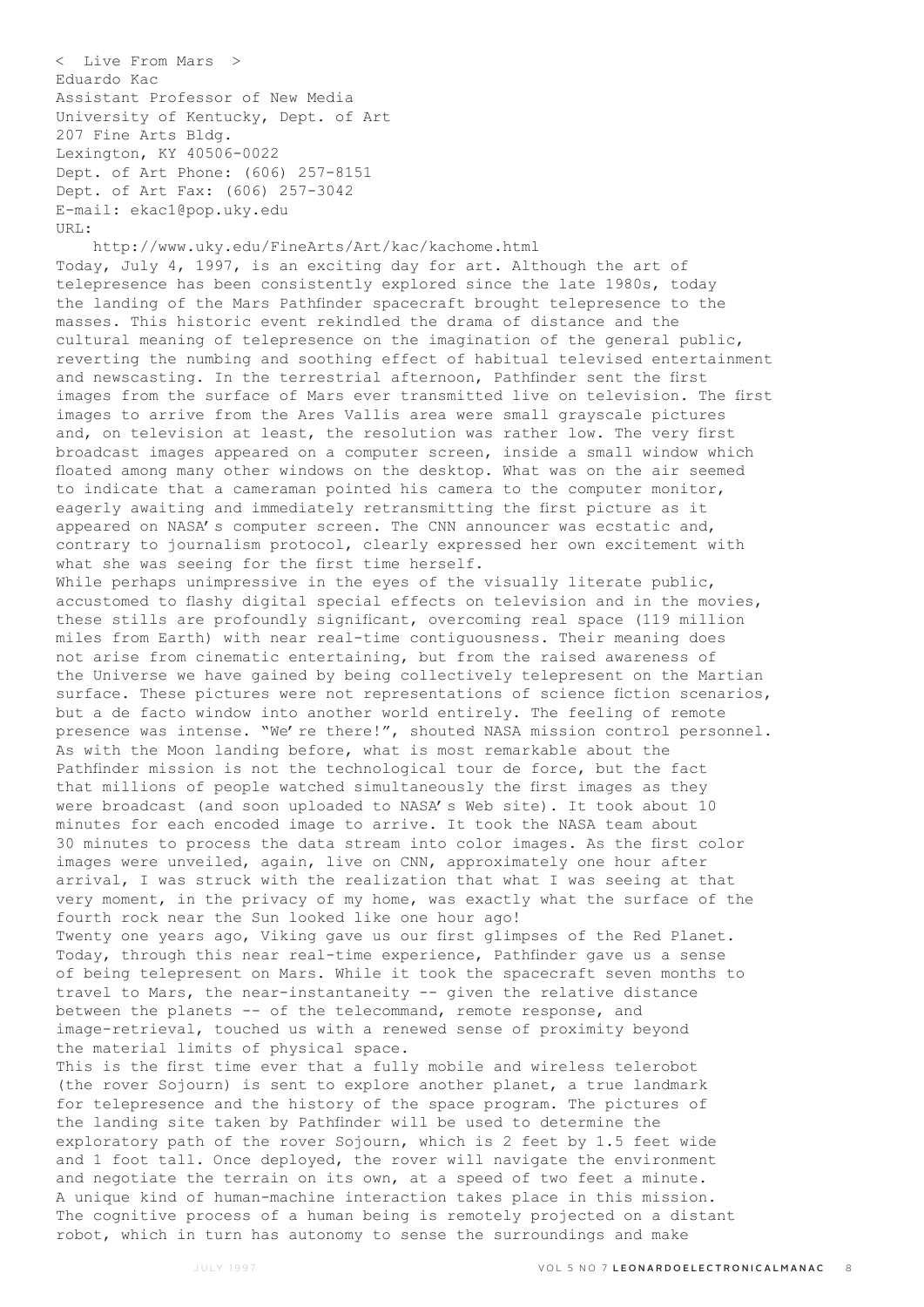decisions that are in its best interest (for example, to prevent an accidental fall from a cliff).

While the aesthetic dimension of this experience will go unnoticed by most directly involved in the project and telespectators alike, it is precisely this aspect of the media event I witnessed today that I find particularly significant. Some of the aesthetic features unique to this telepresence event are the relativity of space and time (seven months to get there, ten minutes to transmit a picture); the nature of the human-machine interface (combination of teleoperation and autonomy); remote space negotiation and navigation (unpredictability of the terrain, feeling of remote presence); teleoperation (at-a-distance control of a robot); capture, transmission, reception, processing and unveiling of the images; the instantness of the pictures; the realization of all this live on television (integration between the one-to-one experience of remote control with the public space of television); and the impact of this telepresence event on the collective consciousness.

All this, I suggest, has paramount aesthetic value -- aesthetic, not artistic. The investigation of the artistic dimension of telepresence, however, is a fascinating challenge that must be met. It is clear that the aesthetic dimension of this historic event introduces telepresence to the population at large, pointing to a future when personal telepresence will be an integral part of our daily lives. As our presence on the Red Planet increases via telerobots, and eventually with humans, one can easily foresee Webcams enabling us to look at the Martian surface on the Internet with the same ease and regularity as today we see the skyline of several North-American cities.

Other forms of personal telepresence will be developed in the future in many segments of society. For example, through a telerobotic hand surgery might be performed remotely, or a document located in one city could have the original signature of an individual in another miles away. Artists working today can directly respond to an event of this magnitude by working with the very same means employed in the fantastic exploration of outer space: telepresence, remote operation and networking. No object can rival the experiential quality of today's event.

The very first images broadcast live on CNN were hard to discern or recognize as a landscape. In science as in art, what you can't recognize, you cognize. Awareness of the unfamiliar remote terrain, coupled with intermittent visual feedback, guided and will continue to guide the telexploration of the dry flood channel where the spacecraft landed. As Pathfinder deploys the small rover Sojourn on the inviting crimson terrain, it will be searching the Martian surface (and below) for signs of life, intelligent or not, present or past. I need no further evidence, however, because today I saw, telepresentially, clear signs of intelligent life on the surface of Mars: ours.

\_\_\_\_\_\_\_\_\_\_\_\_\_\_\_\_\_\_\_\_\_\_\_\_\_\_\_\_\_\_\_\_\_\_\_\_\_\_\_\_\_\_\_\_\_\_\_\_\_\_\_\_\_\_\_\_\_\_\_\_\_\_\_\_\_\_\_\_\_\_

NOTE:

Starting September 1997, I'll be joining the Art and Technology faculty of The School of the Art Institute of Chicago. My new address will be (from August on): Eduardo Kac Assistant Professor of Art and Technology Art and Technology Department The School of the Art Institute of Chicago 112 S. Michigan Avenue, 4th floor Chicago IL 60603 Phone: (312) 345-3567 Fax: (312) 345-3565 Email: ekac@artic.edu =============================================================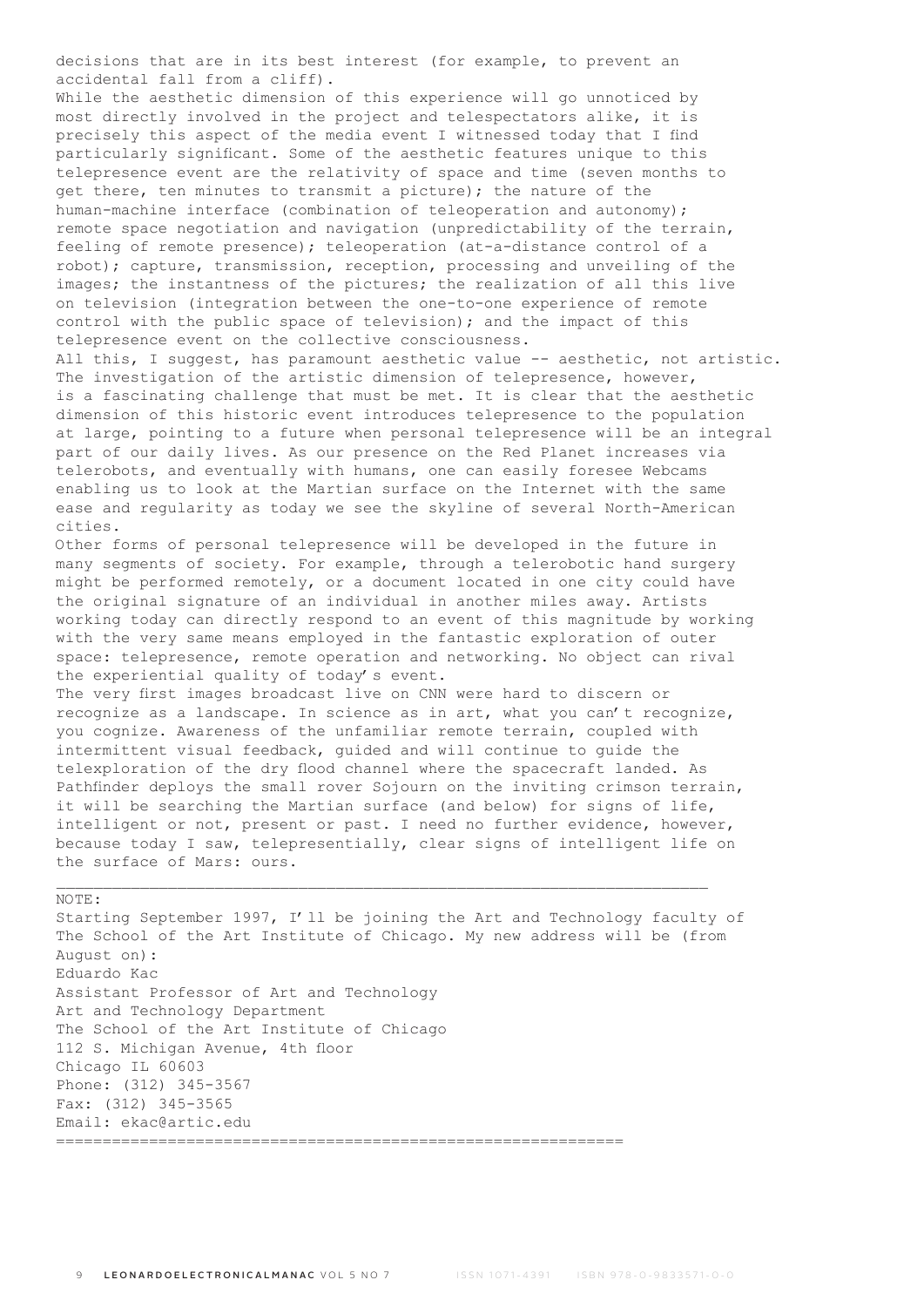| | | PROFILES | |\_\_\_\_\_\_\_\_\_\_\_\_| < Electronic Garden/NatuRealization: An Interactive Sound Installation > Miroslaw Rogala Miroslaw Rogala 1524 South Peoria Chicago, IL 60608 USA Phone: (312) 243-2952 Fax: (312) 243-6522 Email: rogala@aol.com http://www.mcs.net/~rogala/ Imagine a garden in which you feel the presence of the community around you, where you run into shadows of the past and hear whispers of your neighbors, past and present -- an "Electronic Garden" in which your presence and movement define your experience. In the center of Washington Square Park in Chicago, USA, I created a piece Electronic Garden/NatuRealization which brings together multiple voices using infrared sensors and computer chips in an interactive sound installation. Known as "Bughouse Square," this park has been officially designated as a free speech area and historically functioned as a place for public debate, including such luminary figures as Clarence Darrow, Emma Goldman, and Eugene Debs. Highlighting this history, I excerpted some of these historic speeches and intersperses them with contemporary speeches by political personalities, neighborhood voices, as well as popular personalities Studs Terkel and Ken Nordine. The viewer/listener creates the soundscape. Electronic Garden/NatuRealization is an interactive sound installation using passive infrared sensors and proprietary voice-storage technology orchestrated by a microprocessor to create four sensitive zones. As a visitor or multiple participants move through the zones, his or her body movement triggers different speeches from four independently-powered amplifiers, running to the surrounding speakers. The infrared sensors measure and average the surrounding temperature. In response to a radical change in temperature, such as the presence of a person in the sensitized area, the sensors close, sending a signal to the microprocessor which then starts the program. A speech then is heard from the speakers surrounding that zone. If there is no human present, the installation is silent. Movement through the open structure triggers up to four pre-recorded speeches simultaneously, creating a "debate" that spans time and space with the rotating archive of two or three dozen one-minute speeches. The individual, through participation, must negotiate and attempt to balance collective and sometimes opposing voices in Electronic Garden/NatuRealization. "I call this work a 'garden' because I'm taking history and making it grow in the new soil of cyberspace," says Rogala, a visiting artist at Columbia College Chicago. "With technology and multimedia as the tools, I'm moving the Bughouse Square legend into the future by enabling people to establish a new awareness and relationship with voices from the past." eGarden <http://www.mcs.net/~rogala/egarden/> is the online extension of the Electronic Garden/NatuRealization sound installation. The eGarden web site provides an additional opportunity for the global community to explore the Electronic Garden and to contribute their voices and speeches. The installation is experiential - brief sounds that mix with the traffic and the space to bring gestures of ideas, impressions. As a site on the World Wide Web, eGarden provides a more reflective environment, in which biographies, historical background, and texts are included, creating a different experience for the viewer in the private space of the web as compared to the site-specific, outdoor sound installation. The interactive sound was installed in Washington Square Park in Chicago for six months: from June to November, 1996. The installation may possible be moved to new locations around the world, with new historical contexts

 $\mathcal{L}_\text{max}$  and  $\mathcal{L}_\text{max}$  and  $\mathcal{L}_\text{max}$  and  $\mathcal{L}_\text{max}$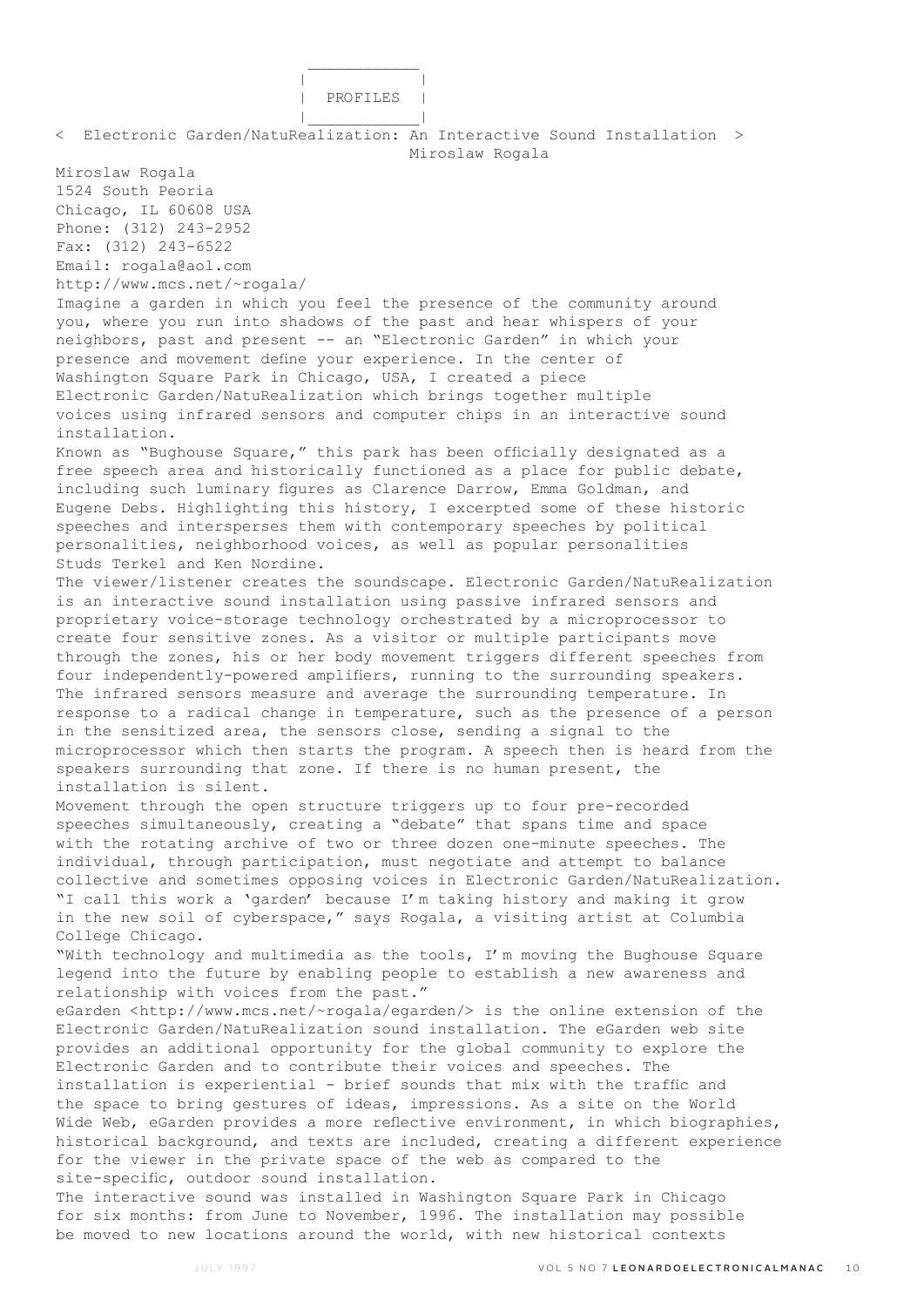that will be incorporated into the work. The website will remain on line, documenting the growth and changes that occur. This public art project has been commissioned by Sculpture Chicago "Re-Inventing the Garden City" 1995-1996 program. It was created in cooperation with the Chicago Park District and in collaboration with the many friends and neighbors of Washington Square and Seward Parks. -----------------

#### ARTIST BIOGRAPHY -----------------

Miroslaw Rogala has received international recognition as a video and multimedia artist. A native of Poland, born in 1954, he began his artistic studies in painting and music. An early (interactive) work entitled "Pulso-Funktory", 1975 was a sculpture with programmed pulsating neon light and keyboard electroacoustic sound. He studied music at Panstwowa Srednia Szkola Muzyczna (PSSM) in Krakow and painting at the Academy of Fine Arts (Krakow) receiving an MFA degree in 1979. Arriving in the USA to study and work with new media, he graduated in 1983, with honors, from the School of the Art Institute of Chicago, receiving an MFA in Video Computer Graphics. He has been accepted as an Interactive Multimedia Arts Doctoral candidate in the online PhD research program at the Centre for Advanced Inquiry in the Interactive Arts (Roy Ascott - Director), Gwent College, University of Wales.

He served as Associate Professor from 1991 to 1993 at Rensselaer Polytechnic Institute in Troy, N.Y. and participated in the design of a new Master's Degree program in Integrated Electronic Media at the (iEAR) studio. Mr. Rogala's video and multimedia installation work has received international recognition. He is a recipient of the 1995 Internationaler Videokunstpreis International Award for Video Art (in collaboration with Carolee Schneemann). He was awarded a 1994-1995 Artist in Residency Fellowship at the ZKM/Zentrum Fur Kunst und Medientechnologie Karlsruhe (The Center for Art and Media in Karlsruhe, Germany). He received a 1994-1995 grant from the Goethe-Institute Chicago to create and produce the interactive, virtual reality multimedia work, "LOVERS LEAP", in collaboration with German artists and architects.

He has been awarded five NEA/AFI Regional Fellowships (1993 for "INSTRUCTIONS PER SECOND"), (1990 and 1989 for a two channel video/multimedia installation "CLAIM YOUR POWER") and (1985 and 1984 for the seven channel video performance work "REMOTE FACES: OUTERPRETATION"). He was awarded an National Endowment for the Arts (NEA) InterArts Media Fellowship in 1992 for "INSTRUCTIONS PER SECOND", a multimedia video installation with live performance. He was awarded a Beer Trust Fellowship in 1991. He has also received funding awards from the City of Chicago Department of Cultural Affairs (1990) and the Illinois Arts Council (1986, 1988). His videotape "MACBETH: THE WITCHES SCENES" was selected and presented as a New Works Premiere at the 1989 Los Angeles American Film Institute Video Festival. In addition to his media work, Miroslaw Rogala continues to exhibit his mixed media works: paintings, drawings, prints, and photography. His current works include a series of mixed media work including large-scale chalk drawings combined with animated graphics and video displayed on LCD screens (built into the frames of the drawings) to create single mixed-media works. Other current series include digital photography, screenprints and monoprints derived from computer paintings, and laser photographs (color landscapes, nudes, and portraits enhanced by time-exposed "light drawing" with lasers and other pure projected light sources). His recent exhibitions include Virtual Photography/PHSColograms (in collaboration with Artn Laboratory) which are featured in the Photography After Photography Siemens AG Kultur Programm 1995-1997 Traveling Exhibit in Europe. A mixed media drawing, "Trees Are Leaving #2" (1993) with videotape loop displayed on LCD monitors has been acquired for the permanent collection of the Museum of Contemporary Art in Chicago and will be included in a retrospective exhibition, Art In Chicago 1945-1995.

=============================================================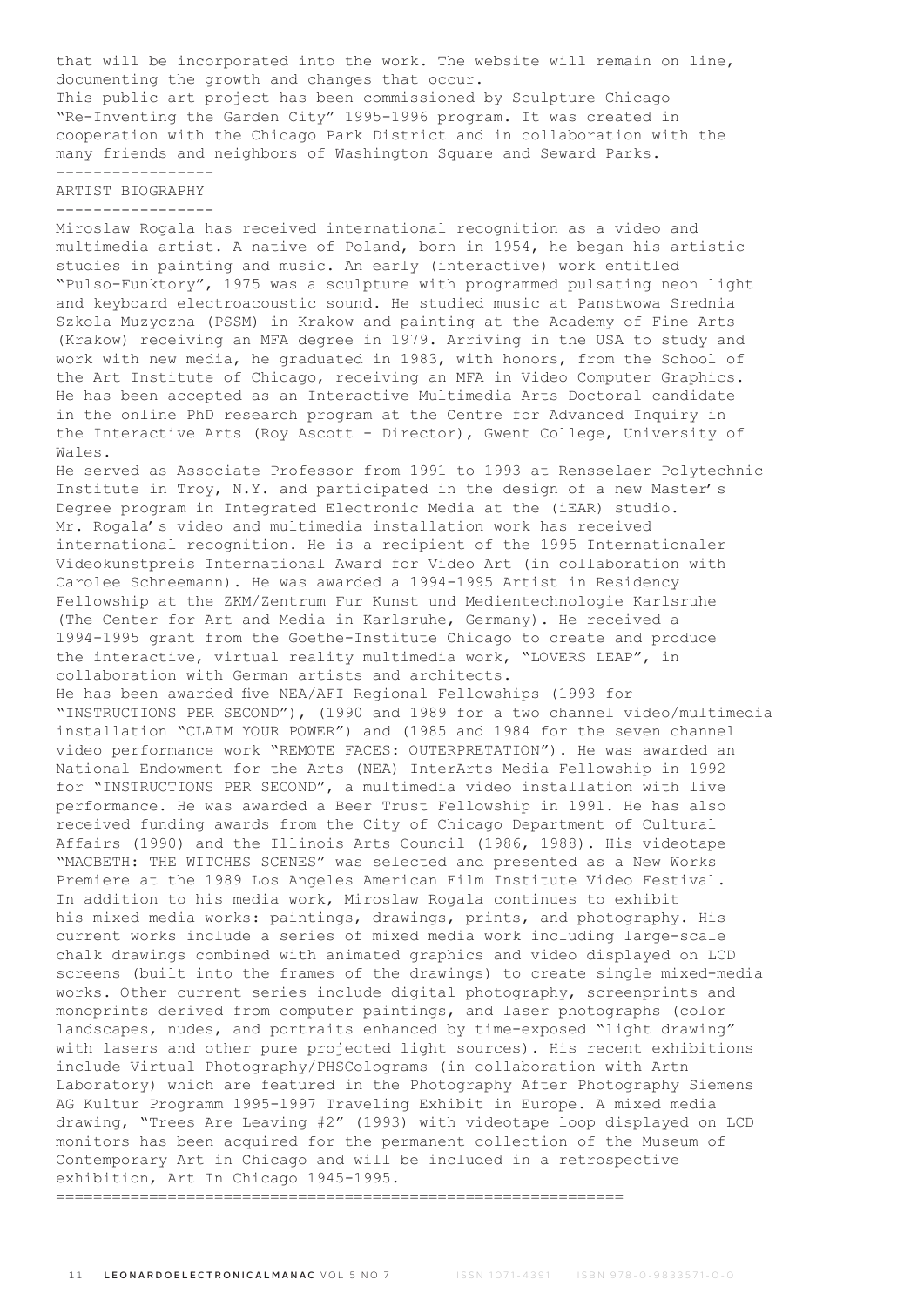| LEONARDO DIGITAL REVIEWS |      |
|--------------------------|------|
| July                     | 1997 |
|                          |      |

Editor: Roger Malina Coordinating Editor: Kasey Rios Asberry Editorial Advisors: Roy Ascott, Chet Grycz, Judy Malloy, Annick Bureaud, Marc Battier, Curtis E.A. Karnow, David Topper Review Panel: Rudolf Arnheim, Wilfred Arnold, Marc Battier, Robert Coburn, Mary Cure, Shawn Decker, Tim Druckrey, Jose Elguero, Michele Emmer, Josh Firebaugh, Eva Belik Firebaugh, Geoff Gaines, Bulat M. Galeyev, George Gessert, Thom Gillespie, Francesco Giomi, Tony Green, Molly Hankwitz, Istvan Hargittai, Gerald Hartnett, Paul Hertz, Curtis Karnow, Richard Land, Roger Malina, Diana Meckley, Axel Mulder, Kevin Murray, Youri Nazaroff, Joseph Nechvatal, Simon Penny, Clifford Pickover, Harry Rand, Sonya Rapoport, Kasey Rios Asberry, Jason Vantomme, Misha Vaughn, Rainer Voltz, Christopher Willard, Barbara Lee Williams, Stephen Wilson ============================================================= < Journal Review: Artificial Intelligence News - "In commemoration of R. Zaripov" > Special Issue of Artificial Intelligence News magazine Moscow: Artificial Intelligence Association, 1995, 95 pp. Reviewed by I. Vanechkina E-mail: pgr@sfsu.edu Russia has presented Leon Theremin (L.S. Termen), pioneer of electronic art, to the whole world. Another prominent representative of Russia, who made an international contribution to the field of electronic art, or to be more precise, to computer-aided musical composition, is Rudolf Zaripov. Born in Kazan, Zaripov moved to Moscow to continue his studies, and there he carried out research and experiments in "artificial intelligence and art" till his last days. Russian audiences have been acquainted with his numerous articles and monographs since the 1950s and 1960s. Many of his works, however, have also been published abroad. Readers of Leonardo may be acquainted with his short biography published in this journal in 1994 [1]). This commemorative edition of Artificial Intelligence News\_ is the first large publication devoted entirely to Zaripov and accessible to a broad audience, owing to its simple style. The first section of the issue consists of excerpts from Zaripov's works. The main part of the issue is devoted to reminiscences written by his colleagues in the field of cybernetics and by musicologists from Moscow, St. Petersburg, Kazan (M. Gaaze-Rappoport, V. Shevalev, V. Petrov, I. Romanov, A. Manenkov, et al.). We learn not only details of his biography and his achievements but also about the misunderstanding of his work by art theorists who thought, for some reason, that he proposed substituting the machine for the artist. Alas, one can determine from Zaripov's explanation in an article published in 1973 that his aims were different: "The main aim of such experiments is not to substitute the machine for the composer. We use machine-aided composition of music primarily to corroborate our hypotheses about musical laws. From this point of view, computer-aided simulation or composition of music is the new objective musicological method, machine music being something like useful "waste products". The "products" are the criteria by which we can measure the quality of our program, the soundness of our ideas about the mechanism of creating melodies, the internal links between different elements of music and, finally, the laws composers follow unconsciously, intuitively in their creative work." One can get an even clearer idea of his position from Zaripov's more recent notes (1983): "I speak and write about the simulation of creativity in terms of the simulation of art, simulation being a method for revealing secrets of

creative work, not a method for creating something. The result of the simulation is not the end in itself. We use it as a criterion, as an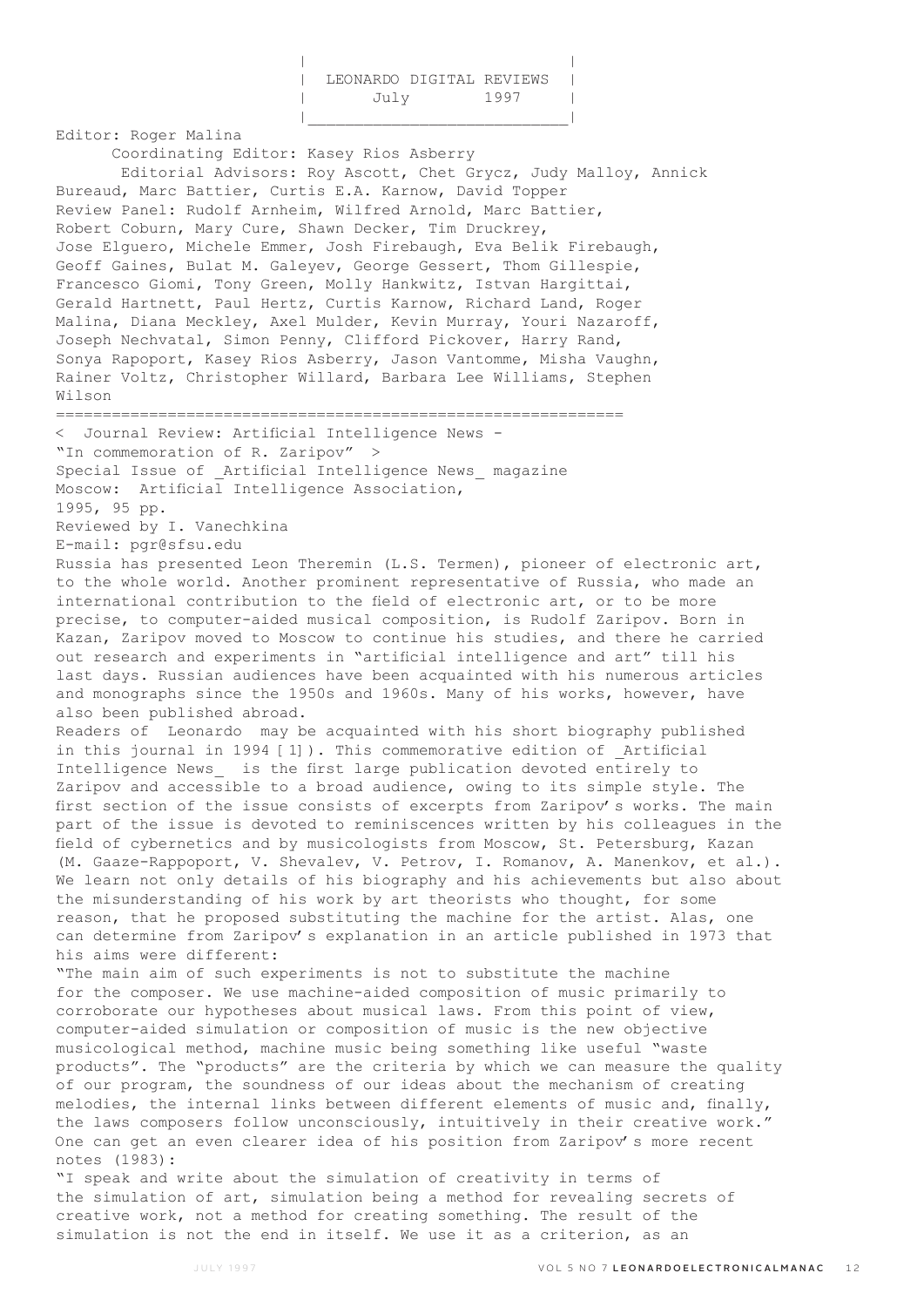estimation of the level of knowledge about an object." Several papers by Kazan researchers (S. Bruno, B. Galeyev, et al.) are published at the end of the issue. Contemporary researchers in his own country are trying to develop Zaripov's ideas, using new methods and new technical aids. Reference 1. M. Zalivadny, "In Memoriam: Rudolf Zaripov," Leonardo, 27, No. 5, 373--375 (1994). \*\*\*\*\*\*\*\*\*\*\*\*\*\*\*\*\*\*\*\*\*\*\*\*\*\*\*\*\*\*\*\*\*\*\*\*\*\*\*\*\*\*\*\*\*\*\*\*\*\*\*\*\*\*\*\*\*\*\*\*\* < Book Review: Visual Explanations > Visual Explanations: Images and Quantities, Evidence and Narrative Edward R. Tufte. Graphics Press, Box 430, Cheshire, CT 06410, 1997. 158 pp., \$45.00. ISBN: 0 961 3921 26. Reviewed by Wilfred Niels Arnold E-mail: WARNOLD@KUMC.EDU Pick up any issue of the journal "Science" and take a moment to evaluate their typical, composite graph. After struggling to locate the A, B, C, and D's of the component pictures with those buried in the ponderous figure legend, trying to match the shapes (circles, squares, triangles; filled or open) of the data points with the conditions they represent (also in the legend), and hoping that the acronyms and abbreviations will make sense if you manage to find them in the main text; let's concede that we are conditioned to put up with a lot of poorly presented information. If you are still in doubt, try submitting your own simple graphs with explicit labels on the curves, and be prepared for the editorial staff to amalgamate the items into confounding sets, and to abstract the curve identifiers into the deadly legends. Another journal, "Cell", elects to publish in fonts with no serifs and also denies the well-founded custom of using italics for Linnaean genus and species. Perhaps the culprits believe that this 'modern and crisp' style helps reader-comprehension. In fact, controlled studies reveal the opposite. All of this is the more remarkable because editors are supposed to be engaged in an activity that espouses clarity and logical explanation. I wish they would read Tufte. Visual Explanations is the third in a series written and published by Edward Tufte, a professor at Yale University. The first, The Visual Display of Quantitative Data\_, 1983, was both instructive and

entertaining. I missed Envisioning Information, 1990, but want to read it as soon as I can. The present volume is beautifully produced. Several examples, both old and current, are displayed first as originals and then after improvement by Tufte and his associates. The results are entirely convincing. Even an icon such as Dr. John Snow's statistical graphic on the cholera epidemic in London, 1854, is analyzed without trepidation. The author dives into the data around the Broad Street pump (source of infected water) and shows how various displays will more or less support the proper interpretation of the mode of communication of cholera. On the other hand, the change in incidence of disease after the climactic removal of the pump-handle has been overly interpreted by other commentators, in terms of cause and effect. Tufte succinctly and intelligently takes the reader through the logical possibilities and coincidences, without denying that the

"There are right ways and wrong ways to show data; there are displays that reveal the truth and displays that do not." Edward Tufte puts a fine point on this maxim by comparing the nineteenth century presentation of the cholera epidemic with the data displays behind the disastrous explosion of the January 28, 1986, Challenger

correct and constructive conclusion was reached by Dr. Snow.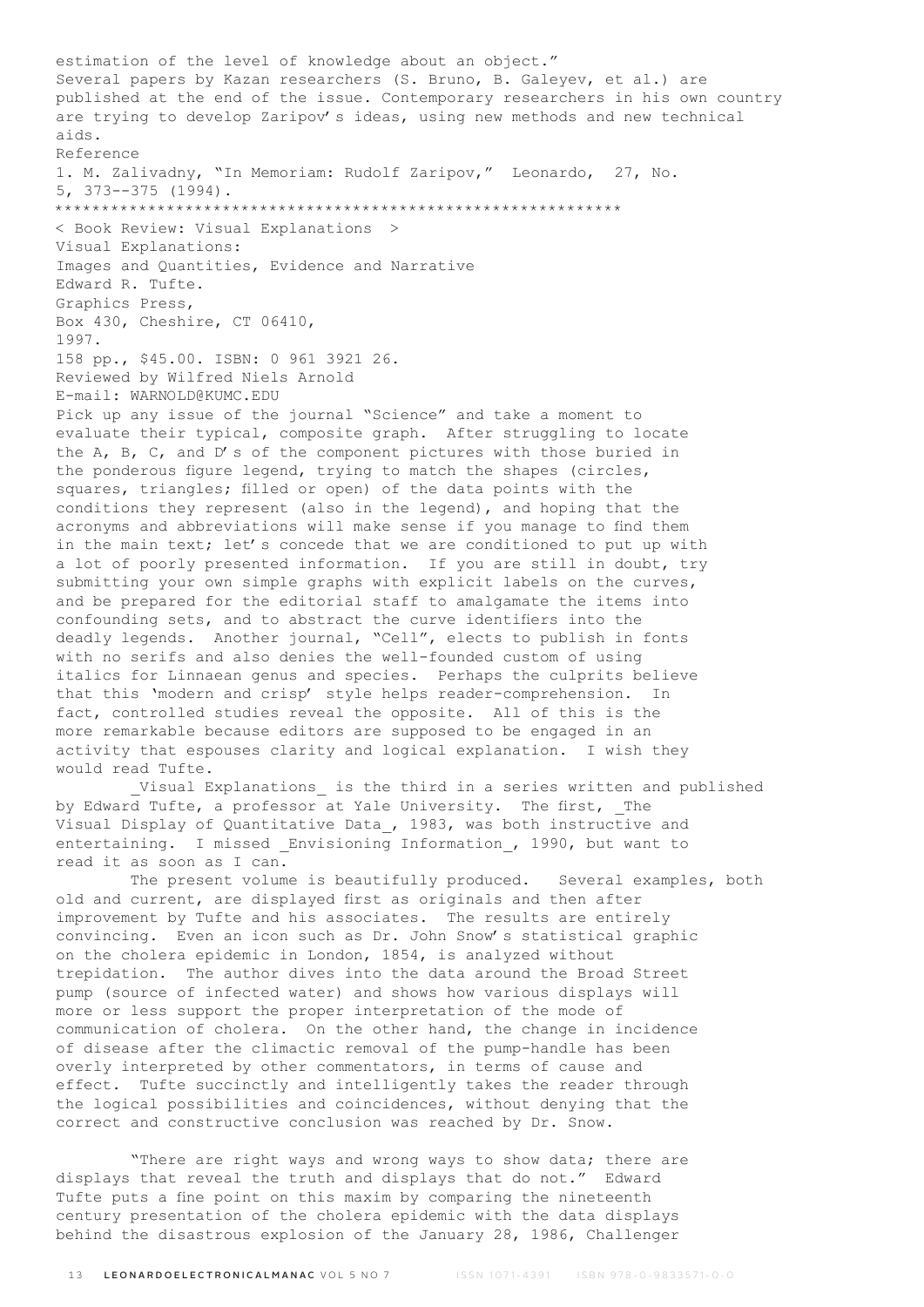Space Shuttle. The latter was attributed to the failure of two O-rings at low temperature and the good Professor shows us how the now obvious indications of potential problems hid under unproductive data summations. The serious need for good visual and statistical thinking could hardly be exemplified more forcibly.

 One of the seven chapters is devoted to disinformation design, wherein the ingenious mechanisms of magic are used to show how information is intentionally hidden, and thus reveal, by contrast, the principles that should be avoided when the object is to communicate the truth. The final chapters are on "Multiples in Space and Time" and "Visual Confections". The latter refers to "assemblies of many visual events", some of which are charming as well as instructive. Others are delightful, not least of which a reproduction of Mark Tansey's painting, "Myth of Depth", 1984, wherein five contemporaries of Jackson Pollock display their own various and revealing aspects of body language as they contemplate the artist's apparent ability to walk on water. This book has many messages and is full of constructive suggestions. I recommend it highly. \*\*\*\*\*\*\*\*\*\*\*\*\*\*\*\*\*\*\*\*\*\*\*\*\*\*\*\*\*\*\*\*\*\*\*\*\*\*\*\*\*\*\*\*\*\*\*\*\*\*\*\*\*\*\*\*\*\*\*\*\*

< Seminar Review: Presenting Data & Information > "Presenting Data & Information" Edward Tufte

Seminar: July 14 & 15, 1997 Grand Hyatt Hotel Union Square

San Francisco CA 94108

Reviewed by Kasey Rios Asberry

E-mail: kasberry@humanorigins.org

Inverse-magician, Yale professor and information design revolutionary, Edward Tufte brought a clear message to San Francisco this week. He spoke to two overflowing houses of webmasters, multimedia developers, software programmers, entrepreneurs, advertisers and communicators of every stripe. Behind me were two staff members of the City Health Department, on either side were a trade show graphic artist and a webmaster for a large commercial sports site. He took no questions. He talked for nearly five hours. Almost no one left early. Why were people so interested?

In his three self-published books, The Visual Display of Quantitative Information\_, 1983, \_Envisioning Information\_, 1990, and the most recent \_Visual Explanations, 1997, Tufte combined solid, fascinating research with compelling presentation: from paper to plate to accuracy of caption 'heaven is in the details'. I find each of these books continue to provide new insights. But we weren't there just for the books; most people I talked to already had at least some of them. What would cause a room full of info-hacks to skip out on tight production schedules for a whole day to attend a presenter's presentation with nary a single transparency?

Something a cross between hunger for truth and a deep desire to understand what works, I believe. It turns out that according to Tufte, satisfying the one assures the other.

Throughout his talk he emphasized that the integrity of the data must be protected above all else. How can this be done? Clarity in transmission of ideas can be accomplished by matching the cognitive task with the dimensionality of the display. If the cognitive task is to make a comparison between one data set and another, then the differences between the sets should be elevated in the presentation, not by falsifying or exaggerating the data but by reducing the noise in the system of presentation.

This is an extremely useful principal, as were hints about integrating word and graphic, and eliminating unnecessary legends which cause the viewer to take extra steps in decoding information.

Tufte's five hours were full of concrete aids to presenting information in the most convincing manner possible. Information designs which enforce comparison, reveal process and dynamics, integrate word and picture and adhere to the highest quality of content are successful; it's clear.

To accomplish this high standard requires full concentration and most of a person's time. But let's face it, one can burn up an awful lot of a lifetime on poor design also. After following Edward Tufte's analysis of Minnaert's map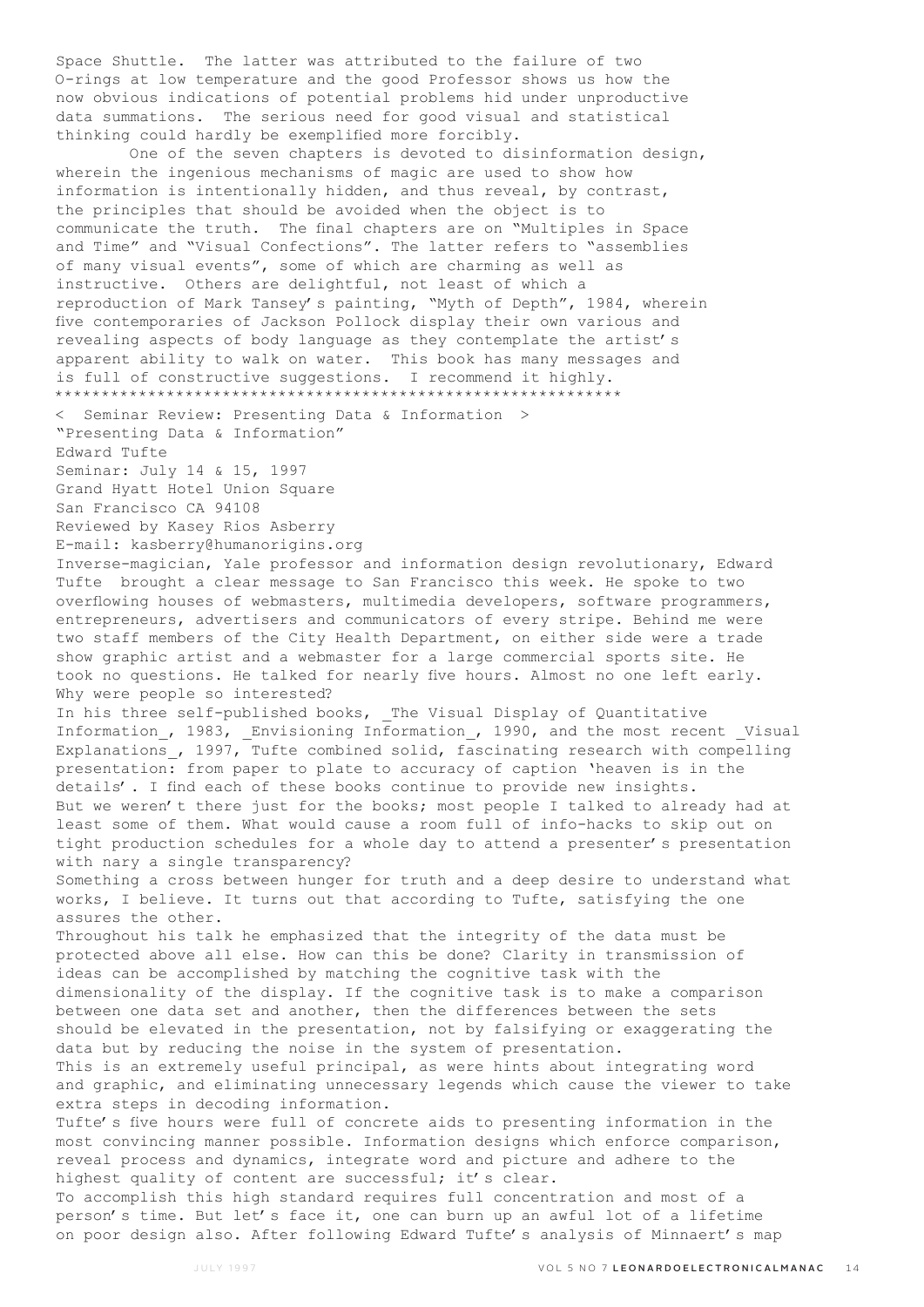of Napoleon's march, the Space Shuttle disaster faxes and the redesign of medical communications, I felt inspired and newly-equipped to take on information design as a matter of life and death. Thanks, Edward Tufte, for self-exemplifying! \*\*\*\*\*\*\*\*\*\*\*\*\*\*\*\*\*\*\*\*\*\*\*\*\*\*\*\*\*\*\*\*\*\*\*\*\*\*\*\*\*\*\*\*\*\*\*\*\*\*\*\*\*\*\*\*\*\*\*\*\*

< Book Review: The Ingenious Mind of Nature > The Ingenious Mind of Nature Deciphering the Patterns of Man, Society, and The Universe by George M. Hall Plenum, New York, 1997 425pp, 63 illus, Cloth, \$29.95 ISBN 0-306-45571-4 Reviewed By Cliff Pickover E-mail: cliff@watson.ibm.com

 Dr. George Hall became interested in the shapes and forms of nature as a young boy studying biology in high school. His favorite biology class was organized by phyla to emphasize the evolution of various organs and physiological processes. It became apparent to him that by the time we reach the humble earthworm, all of the human organs and processes, except the skeleton (and liver), have been developed, at least in rudimentary form. Evolution from that point forward was an improvement on these mechanics rather than a radical departure from them. He did not understand why, but the question lodged itself in his mind and would not let loose.

 In this book, Hall wonders about very old questions: are the laws of nature fundamentally continuous and orderly, with occasional lapses into disorder? Or are these laws fundamentally discontinuous and chaotic, from which nature evokes order on occasion by virtue of patterns that lead to such order? How does nature spin the complex world around us? One of Hall's goals is to show how concepts central to chaos theory, thermodynamics, and systems theory find solid expression in everyday life. From these central ideas, Hall explains how systems behave: abstract systems, physical systems and sociological systems. Hall argues that the complex patterns around us are connected and share the same origins in the fundamental structure of matter. Throughout the book, Hall discusses a variety of topics including mathematics, fuzzy logic, chaos theory, history, psychology and economics.

 Hall believes that the mind of nature is not only ingenious but parsimonious. His philosophy is summed up by his statement: "Nature starts with a configuration of elements in space, sets them in motion, then sits back and waits patiently for billions of years until the program inherent in the original configuration develops into the organism know as the earth... The development of organisms, and all natural physical systems, arises from patterns efficaciously programmed to reach out into their environment and take what they need to grow -- computer science practiced on biological forms." \*\*\*\*\*\*\*\*\*\*\*\*\*\*\*\*\*\*\*\*\*\*\*\*\*\*\*\*\*\*\*\*\*\*\*\*\*\*\*\*\*\*\*\*\*\*\*\*\*\*\*\*\*\*\*\*\*\*\*\*\*

< Book Review: Islamic Arts >

Islamic Arts by Jonathan Bloom and Sheila Blair. Phaidon Press, London, U.K., 1997. 447 pp., illus. Paper, \$22.95. ISBN: 0-7148-3176X. Reviewed by Roger F. Malina. E-mail: <leo@mitpress.mit.edu> "Islamic Arts" presents a comprehensive review of the Islamic arts from the time of the foundation of Islam to the present. The historical record is divided into "The Rise of Islam 600-900 A.D.", "Regional Centers and Local Powers 900-1500 A.D.", and "The Great Empires 1500-1800 A.D." Artforms include architecture, manuscripts,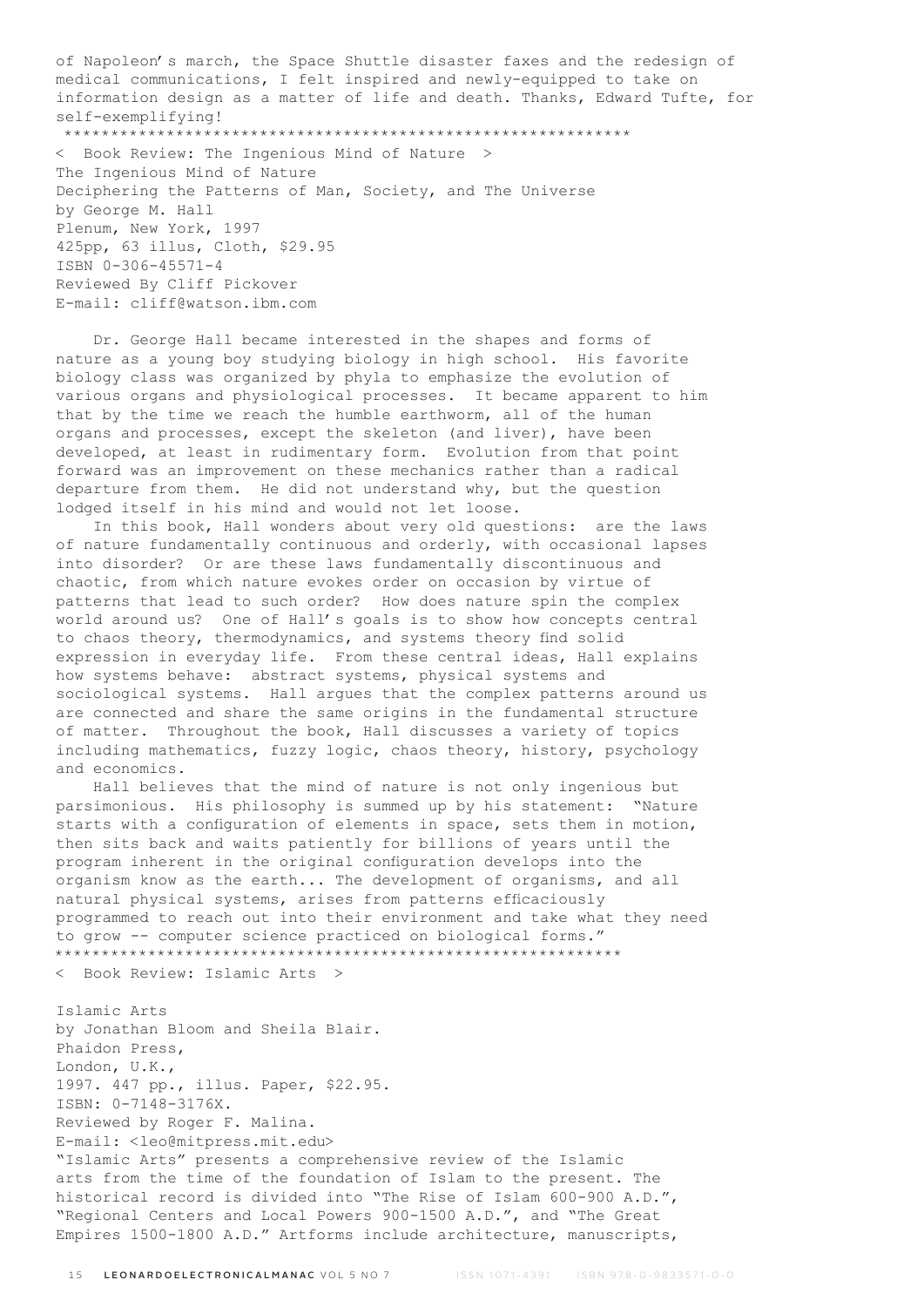books and paintings, carpets and pottery. As stated by the Western authors, "The idea of Islamic Art . . . is a distinctly modern notion generated not by Islamic Culture but by outsiders." Indeed, as they point out, "The Alhambra and the Taj Mahal are two examples of Islamic art, but it is unlikely that the builders of one ever thought that the other had much, if anything, to do with it." The book seeks to provide an even-handed coverage over a long time period and many different artforms. It is addressed to readers seeking an initial introduction to the topic. For a Leonardo audience, the inevitable question is what is happening at the interface between Islamic culture and world culture. The only hint given in this book is in the area of architecture; the main examples cited are unfortunately those of Le Corbusier, Louis Kahn and Zlatko Ugljen---outsiders invited to build in Islamic countries.

# =============================================================

< Digital Review Notes >

Leonardo Digital Reviews is a review journal published regularly as a section of the Leonardo Electronic Almanac. Leonardo Digital Reviews covers publications, conferences, events and publicly presented performances and exhibits. The focus is the work of artists, scientists, technologists and scholars dealing with the interaction of the arts, sciences and technology. Topics covered include the work of visual artists, composers and multimedia artists using new media and technologies in their work, artists dealing with issues and concepts from contemporary science, the cultural dimensions of science and technology and the work of scholars and historians in related fields. Specifically, we publish: a) Reviews of publications in electronic formats (CD, CD-ROM, CDI, on-line, diskette, WWW, etc.). b) Reviews of print publications, events, conferences, and exhibits dealing with art, science and technology. Accepted reviews will be published in Leonardo Digital Reviews. Reviews of key works will also be considered for publication in the Leonardo Journal and Leonardo Music Journal published in print by MIT Press. Authors, artists and others interested in having their (physical) publications considered for review in Leonardo Digital Reviews should mail a copy of the publication to Leonardo, 425 Market Street, San Francisco CA 94107, USA. Event and exhibit organizers, and authors of virtual/electronic

publications and events interested in having their event reviewed should send information in advance electronically (only) to: davinci@uclink.berkeley.edu

Individuals interested in being added to the Leonardo Digital Reviews review panel should email (only) their curriculum vitae to:

### leo@mitpress.mit.edu

We are particularly seeking reviewers who can review material in other languages than English. Unsolicited reviews are not accepted by LDR.

=============================================================

=============================================================

< End Leonardo Digital Reviews JULY 1997 >

| |

 | OPPORTUNITIES | |\_\_\_\_\_\_\_\_\_\_\_\_\_\_\_\_\_| < Dartmouth College - Research Assistantship > Larry Polansky Bregman Electro-Acoustic Music Studio Dartmouth College Hanover, NH 03755 Email: larry.polansky@dartmouth.edu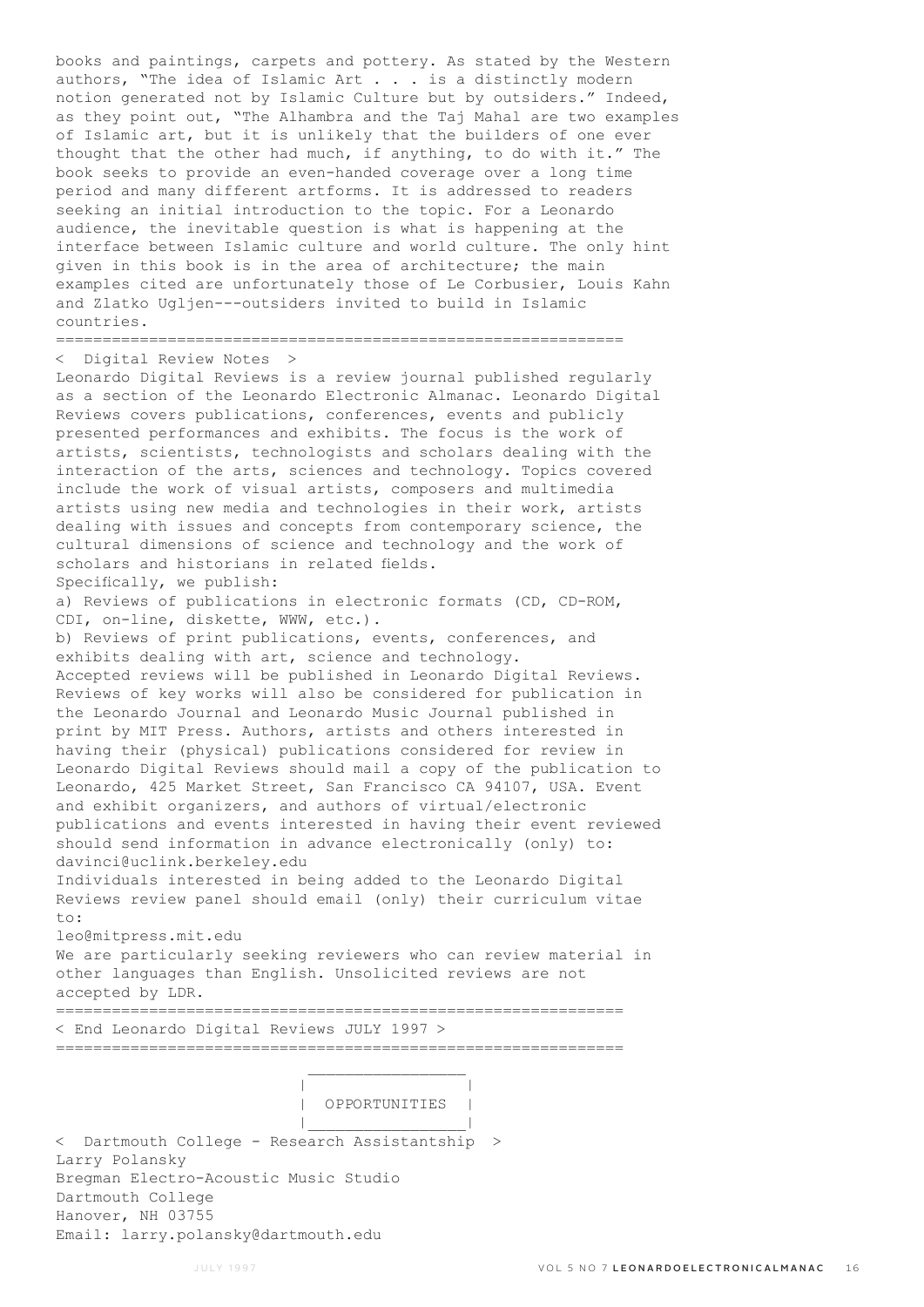URL:

http://music.dartmouth.edu

One Year Graduate Research Assistantship Available, Dartmouth College Graduate Program in Electro-Acoustic Music, Bregman Electro-Acoustic Music Studio. For graduate or post-graduate student (at least a B.A, but any level will be considered) with strong abilities in computer music, mathematics, and excellent writing skills, to work on a series of educational modules in mathematics and music and computer music. Some teaching possibilities as well, depending on level of experience. Send c.v and introductory email or letter to the address listed above.

\*\*\*\*\*\*\*\*\*\*\*\*\*\*\*\*\*\*\*\*\*\*\*\*\*\*\*\*\*\*\*\*\*\*\*\*\*\*\*\*\*\*\*\*\*\*\*\*\*\*\*\*\*\*\*\*\*\*\*\*\*

< The University of Virginia - Center for Computer Music > For additional information please contact: Judith Shatin Email: shatin@virginia.edu Alicyn Warren Email: alicyn@virginia.edu for the computer music portion; Rich Israel Email: israel@virginia.edu for the A&S portion. Job Description: Programmer Analyst - Micro (Job Category Code: J05CC) Job Vacancy Announcement Number: 72129 Salary Range: \$30,572 - \$47,730 40% Programming:

 Initiate projects in music software development in consultation with computer music faculty. Research and specify system requirements and create applications in Microsoft Access, C/C++, Objective C, LISP, Perl or others as appropriate to user needs. Document and maintain programs and orient users in their operation. Must be able to obtain specifications from users and document them appropriately.

30% User Support / Studio Management / System Administration: Maintain computer music studios in good working order, including UNIX and Macintosh system administration, troubleshooting digital and analog audio and MIDI systems. Work with faculty in planning for long-range development of the facility, including software and hardware purchases and installation. Act as the primary hardware and software installation and troubleshooting resource for departmental computer users. Will troubleshoot problems on a variety of platforms and make site visits as needed.

10% Server Administration / Music Departmental Computer Support:

 Provide general computer support as needed to department faculty, staff and students. Perform full administration of UNIX network. Provide assistance to Arts & Sciences computer support in Novell NetWare server administration. Act as backup server administrator in the absence of the Network Administrator. Install client and server hardware and software as required. Maintain inventory of equipment and logs of user configuration and server configuration for reconstruction of server, if necessary. 10% Training:

 Work with students and faculty on training in a variety of computer music applications. Supervise student assistants in routine maintenance and setup for computer music events. Provide training for users in use of core applications such as e-mail, net browser, word processor, and spreadsheet applications. 10% Professional Development:

 Stay informed of current developments in music software and equipment, signal processing research, etc. Attend classes and workshops in required computer languages and hardware and software support topics. Participate actively in ITC's Local Support Partner program. Coordinate activities with Arts & Sciences Computer Support by regular contact with Director.

A VIRGINIA STATE APPLICATION FORM IS REQUIRED. Please specify state job title, Programmer Analyst - Micro, J05CC, as well as the Job Vacancy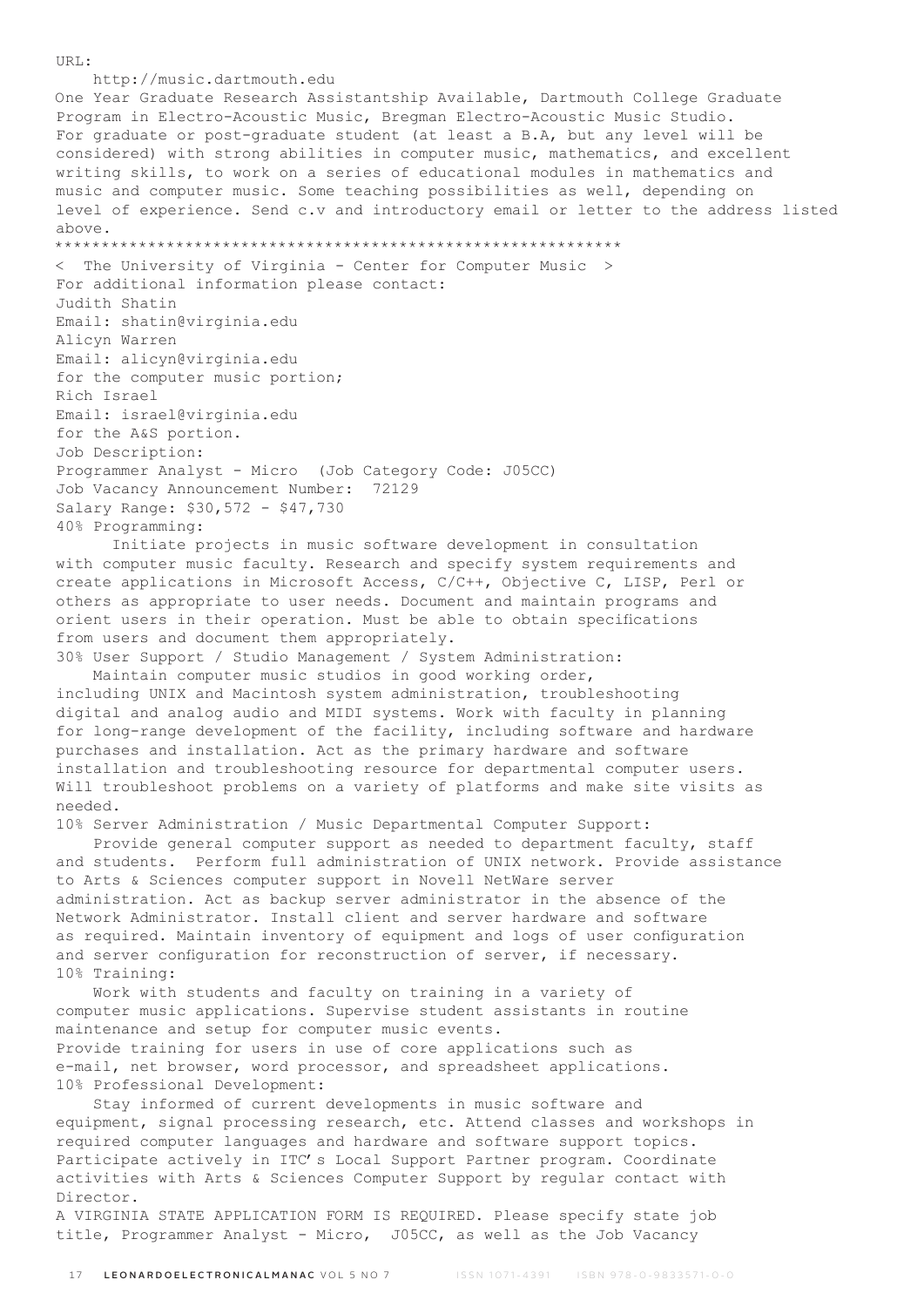Announcement # 72129 when applying. TO OBTAIN APPLICATION FORMS: These should be filled out and submitted promptly; please call: Department of Human Resources University of Virginia (804) 924-4598 See also: gopher://minerva.acc.Virginia.EDU:70/11/admin/human/Employment /OpenStaffJobs/comp\_jvas and see Job # C2491, Programmer Analyst Microcomputer The University for Virginia is an Equal Opportunity, Affirmative Action employer. IN ADDITION TO APPLICATION: Applicants are strongly encouraged to submit with application materials a letter (hard copy), describing computer music interests and expertise. The University of Virginia announces an opening that will consist of 50% assignment in the Music Department and 50% working for Arts & Sciences. The music portion of the position consists primarily of working as technical director for the Virginia Center for Computer Music, including UNIX system administration, and also will have a music departmental computer support component. The work in Arts & Sciences will involve programming, user support, and Novell server administration. Expected starting date: September 1, 1997 Application deadline: open until filled, but apply now. We expect to reach a decision before the end of July. General Information: The University of Virginia is a top-ranked public research university, located in beautiful Charlottesville, VA, in the foothills of the Blue Ridge Mountains. Washington DC is about 2 hours away by car. The Department of Music offers a Master of Arts degree in Music, with concentrations in Composition, History and Criticism, and Ethnomusicology. The School of Engineering and Applied Science (SEAS) offers Masters and PhDs in Computer Science and also in Electrical Engineering. The Virginia Center for Computer Music, founded in 1988 by Professor Judith Shatin, is the region's most advanced facility of its kind. Current VCCM equipment includes a network of 4 NeXT machines plus a Pentium, 3 Macintosh Quadra MIDI workstations each with Digidesign digital audio, and a group of 5 PowerMac 6100 MIDI workstations. Software packages in use here include (among many others) Digital Performer, MAX, ProTools, Unisyn, Finale, HACK (developed at UVA), Cmix, rt, and CSound. For more information about VCCM, visit our website at: http://www.virginia.edu/~music/VaCenterCompMusic.html \*\*\*\*\*\*\*\*\*\*\*\*\*\*\*\*\*\*\*\*\*\*\*\*\*\*\*\*\*\*\*\*\*\*\*\*\*\*\*\*\*\*\*\*\*\*\*\*\*\*\*\*\*\*\*\*\*\*\*\*\* < Institut fuer Neue Medien - Stipendia for Media Art/Media Theory > Gabriele Gramelsberger INM - Institut fuer Neue Medien Daimlerstra¤e 32 - D-60314 Frankfurt/Main Tel: ++49 69 941 963-10 Fax: ++49 69 941963-22 e-mail:gabriele@inm.de http://www.inm.de/ The Institut fuer Neue Medien is granting Stipendia for Media Art/Media Theory starting 1.11.1997. The INM is granting half-year "Vireality" stipendia. Interested parties can apply with complete project proposals until 15.9.1997. Requirements are a college degree and experience in dealing with new media. The stipendia recipients will receive DM 1.250- a month as well as the use of the technical facilities at the Institute that their work requires (video, audio, computer and web studios). Final projects will be published and/or exhibited by the Institute. Theoretical work can also be done externally. The projects are tied into the research program of the INM. "Vireality" - The Intertwining of Reality and Virtual Worlds Is it still so easy to make such a clear distinction between reality and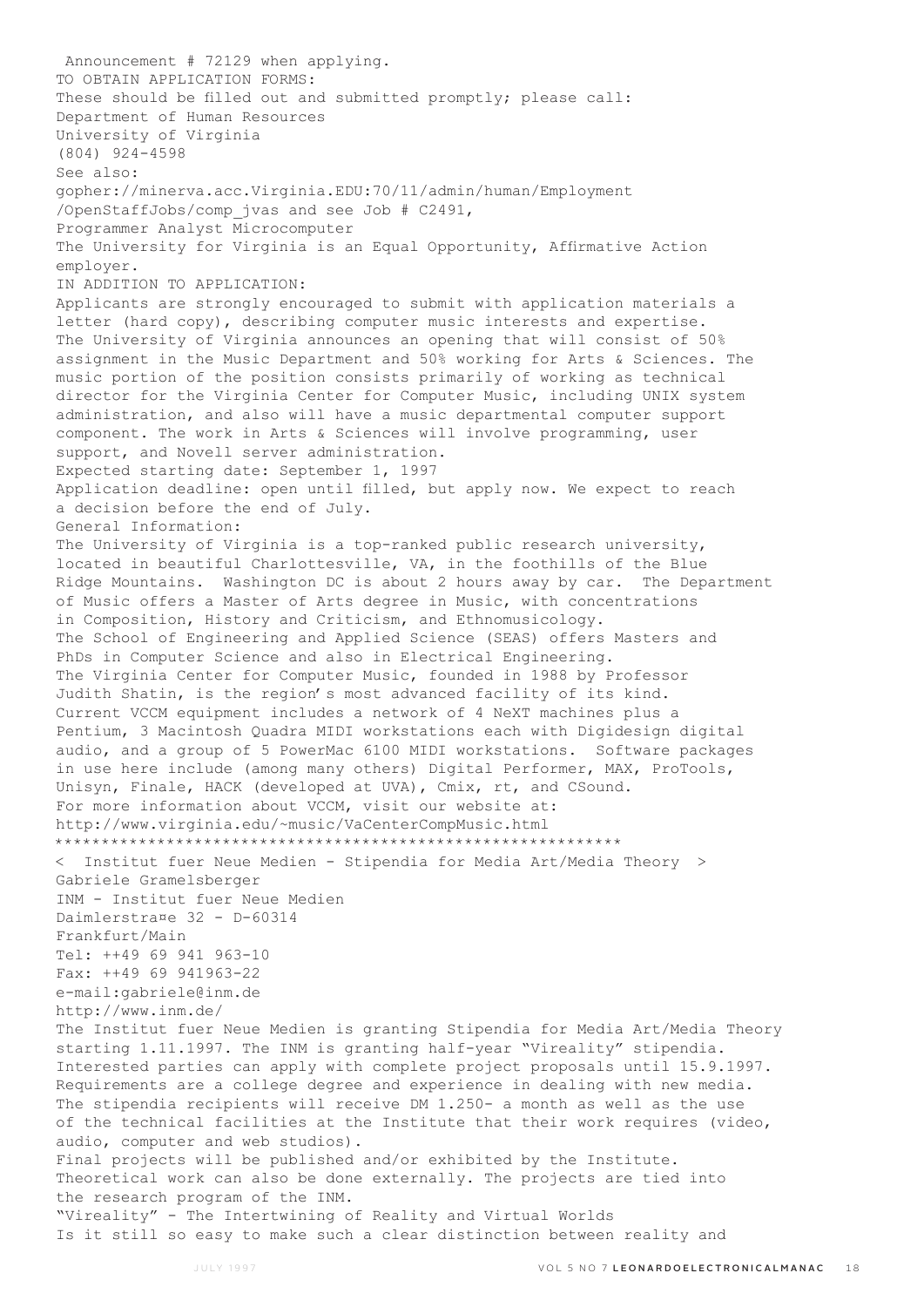virtual worlds? Or don't different states of our perceptions intertwine with one another? What is real, what is virtual? The borders between the two worlds are becoming increasingly blurred in our information society. "Vireality" - a new term as well as a new concept - shall make the defining of an experience category possible, that up until now only could be experienced, not articulated. The tasks that present themselves are concentrated in the research of "vireal" objects, states and experiences - in the artistic, theoretical and scientific sense. Philosophically expressed it is the research of the "somethingness" of vireal objects, states and experiences. What will be researched is if and how self-intertwined states portray real and virtual beings. Therefore not a dualistic approach, rather the intertwining of reality and virtual worlds will be accepted as axiomatic. Vireal examples are easy to find: the idea of "things that think" in the application field, of vireal information management, of computer simulations with vireality, of cyberspace as a vireal-experience space, or even of the human as a vireal being, i.e. as Avatar. Vireality: Art, Theory, Science - INM Research Program 1997-1998 + Stipendia: "Media Art" and "Media Theory:" Half-year stipendia, starting November 1997, on the subject of "Vireal Objects." + Open Internet project on the subject of INM-Server for New Media, http://www.inm.de/ + Being planned: Guest lecture "Virtuality, Fiction and Vireality" during the winter semester of 1997/98 at the INM - Institut fuer Neue Medien - Art, Architecture and Philosophy Exhibit '98 The stipendia are made possible by the Siemens Kultur Programm \*\*\*\*\*\*\*\*\*\*\*\*\*\*\*\*\*\*\*\*\*\*\*\*\*\*\*\*\*\*\*\*\*\*\*\*\*\*\*\*\*\*\*\*\*\*\*\*\*\*\*\*\*\*\*\*\*\*\*\*\* < One Year Teaching Position at Brown University-USA > Professor Gerald Shapiro Chair, Search Committee Department of Music Brown University Box 1924 Providence, RI 02912 USA BROWN UNIVERSITY DEPARTMENT OF MUSIC The Department of Music at Brown University announces a position at the level of visiting assistant professor. The term of this appointment, which begins in September 1997, will be for one year. The contract is not renewable. We seek a composer with a strong specialization in computer music capable of teaching with distinction and enhancing the intellectual life of the department. The responsibilities for this position include teaching two courses each semester, directing undergraduate independent studies projects, and taking an active role in the administration of the MacColl Studio for Electronic Music. Applicants must have completed an advanced degree (M.A., M.F.N., Ph.D., or D.M.A.) in composition and demonstrate successful teaching experience at the university level. Deadline for receipt of applications and all supporting materials is August 15, 1997. Applicants should send a letter describing their experience and interests together with a curriculum vitae, samples of compositions, graduate school transcripts, and three letters of recommendation to: Brown offers the B.A. in music, the M.A. in music (with concentrations in composition and ethnomusicology), and the Ph.D. in music (with a concentration in ethnomusicology). The Department of Music, with a faculty of eleven supported by professional library and technical staff as well as some twenty instructors in applied music, enrolls about a dozen graduate students, thirty undergraduate majors, and more than a thousand general students annually. It supports an Appalachian string band, Balinese gamelan angklung, chamber music groups, chorus, Ghanaian drumming group, jazz bands, orchestra, Trinidadian steel band, wind symphony, and a resident string quartet. Its technical resources include the MacColl Studio for Electronic Music and a University Multimedia Lab. The Orwig Music Library houses the Koetting Ethnomusicology Archive and the Neiman Archive of Sound Recordings. Among the Special Collections of the John Hay Library are the Harris Collection of American Poetry and Plays, which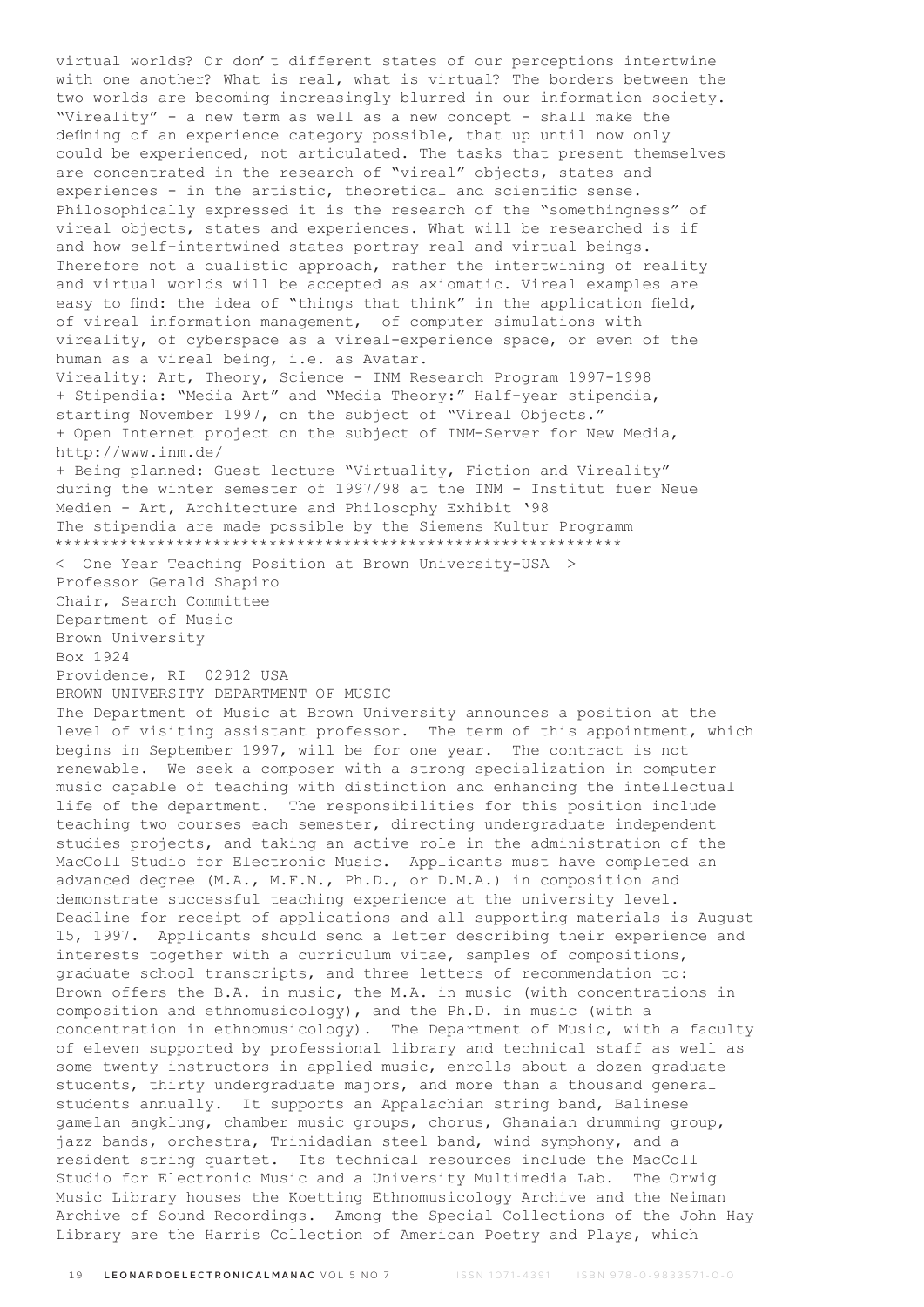includes over 17,000 musical works from the 17th century to the present, and a collection of more than 500,000 pieces of sheet music. Brown University is an Affirmative Action/Equal Employment Opportunity employer.

\*\*\*\*\*\*\*\*\*\*\*\*\*\*\*\*\*\*\*\*\*\*\*\*\*\*\*\*\*\*\*\*\*\*\*\*\*\*\*\*\*\*\*\*\*\*\*\*\*\*\*\*\*\*\*\*\*\*\*\*\*

< Staccato Systems - USA >

Email: staccato@StaccatoSys.com

Staccato Systems Inc, is a spinout from Stanford University's Center for Computer Research in Music and Acoustics (CCRMA) and the Stanford Office of Technology Licensing (OTL) Sondius trademark development program. Staccato Systems Inc is a developer of next generation audio synthesis tools based on physical modeling technology. Staccato Systems is actively seeking talented and motivated individuals to fill the following positions.

 Director of Business Development ================================

You will be responsible for developing all aspects of Staccato's Market and Sales development including creating the marketing plan, the pricing model, strategic alliances, our developer program, product introduction, and managing marcom information flow.

- \* 5-10 years of experience in the Computer/Multimedia/Music business.
- \* Experience in the computer industry or computer based music industry.
- \* Previous experience in engineering focused marketing and business development.
- \* Direct experience in developing a Marketing and Sales plan/program.
- \* Knowledge of Music software and tools such as MIDI, Synthesizers, etc. etc.

#### Windows System Software Engineer ================================

 You will work on system programming support in our real-time audio synthesis engine.

- \* Windows 95 programming (32-bit app/driver), familiarity with the APIs.
- \* Intel Assembler (Essential), MMX is a plus.
- \* Experience with Direct Sound and WDM.
- \* Experience writing Audio drivers.
- \* Experience with VxDs and DLLs.

Sound Synthesis Voicing Engineer

================================

 This is a unique opportunity to work with some of the pioneers in the area of Waveguide and Physical Modeling synthesis algorithms. You will work with a team of engineers/musicians to develop, calibrate, and polish sound synthesis algorithms of all kinds.

- \* Background in engineering, physics, or music (or a solid computer music background);
- \* Familiarity with voicing synthesis algorithms.
- \* Familiarity with traditional sound synthesis methods: additive synthesis, FM, wavetable, others.
- \* Familiarity with physical modeling synthesis methods: Karplus-Strong, Waveguide, modal synthesis.
- \* Familiarity with the basic psychoacoustical issues surrounding the perception of sound.
- \* Intuitive/technical understanding of digital filters and their calibration.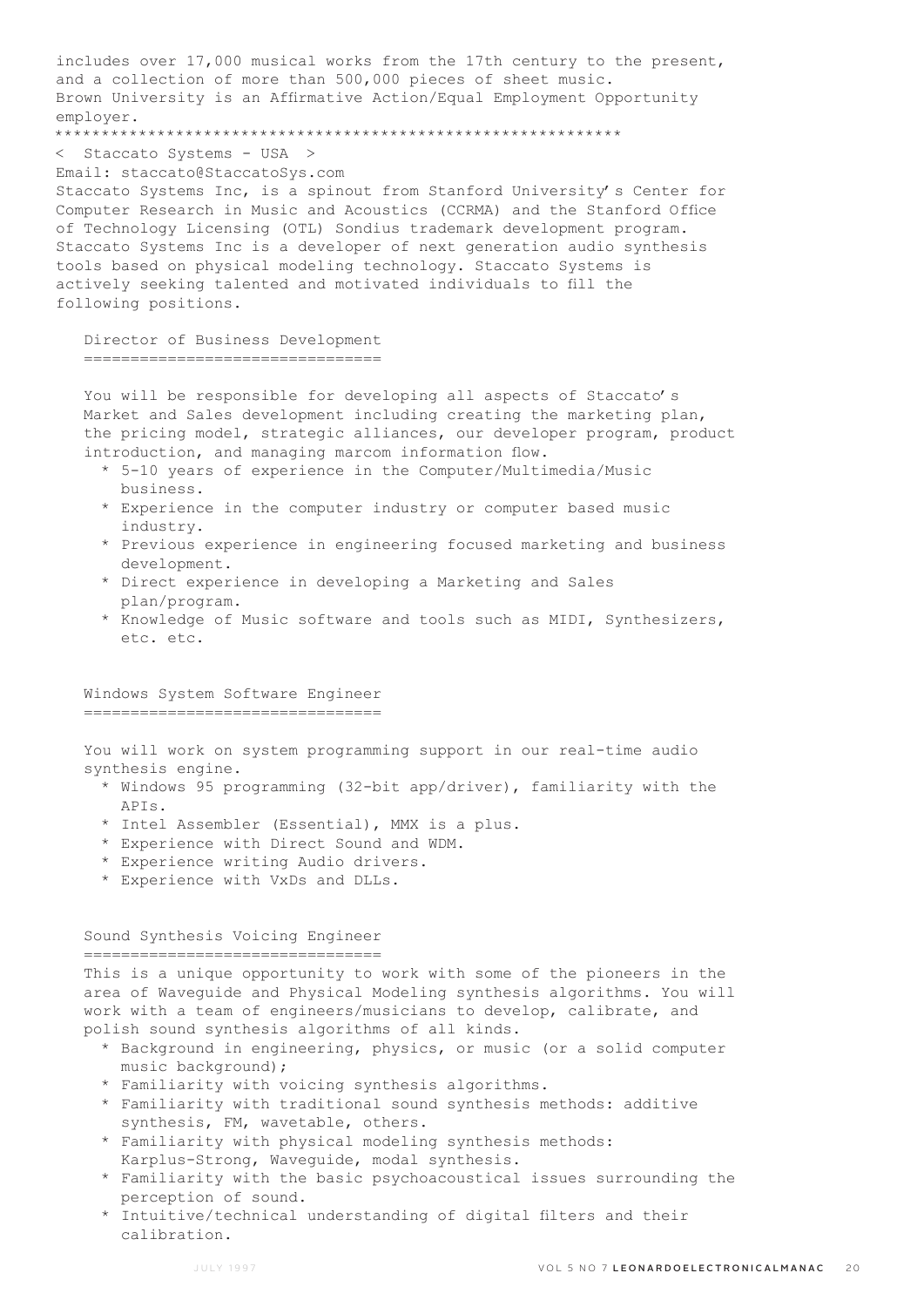- \* Experience with Matlab and/or C programming.
- \* Ability to hear what is wrong with a sound synthesis algorithm and fix it.

```
 DSP engineer 
============
```
 You will work on porting and optimization of our real-time audio synthesis engine and signal processing algorithms on a wide variety of platforms.

- \* Experience in the application of DSP theory in the programming of DSPs for audio synthesis and processing.
- \* Direct familiarity with several of the following chip instruction sets: Pentium, MMX, K6, PowerPC, ADI SHARC, Motorola 56k, Philips TriMedia, TI.
- \* An interest in audio/music and some background in psychoacoustics.
- \* Comfortable working under Windows, Mac, UNIX and NeXTSTEP.

 $\mathcal{L}_\text{max}$  and  $\mathcal{L}_\text{max}$  and  $\mathcal{L}_\text{max}$  and  $\mathcal{L}_\text{max}$ 

=============================================================

| |

 | ANNOUNCEMENTS | |\_\_\_\_\_\_\_\_\_\_\_\_\_\_\_\_\_| < Artists and Children > Molly Hankwitz, Editor Studio Mhh 2940 16th Street #203 San Francisco CA 94103 Send manuscripts with illustrations by the DEADLINE of August 15, 1997. CALL FOR PAPERS for an emerging anthology on the subject of ART + CHILDREN Previously unpublished papers must be approximately 10-15,000 words. 10-15 pages double spaced and ready for publication (send one copy only + floppy copy) clearly marked with the author/artist' s name, address, contact numbers and illustrated heavily with original or documentary photographs or emerging from photo/media based work with children or about childhood or using some aspect of children in the art... Artists working with children on specific interesting projects, artists exploring childhood memories, dreams, imagination, or other artists working with developmentally disabled or autistic children as a source of inspiration, artists working with children to produce fictions regarding childhood and culture, and artists using art in therapy with children are encouraged to send papers. This publication will be produced in the form of an extensive anthology. Publication dates are as of yet undetermined until materials are sent in and reviewed. Please include a SASE for return of manuscripts and photos. Please send samples of your photographic materials incl. clips from video or film stills. \*\*\*\*\*\*\*\*\*\*\*\*\*\*\*\*\*\*\*\*\*\*\*\*\*\*\*\*\*\*\*\*\*\*\*\*\*\*\*\*\*\*\*\*\*\*\*\*\*\*\*\*\*\*\*\*\*\*\*\*\* < ISEA Meeting at SIGGRAPH 97 > Joelle Rabion ISEA97\* Conference Coordinator School of the Art Institute of Chicago Department of Art & Technology 112 S. Michigan Avenue, 4th Floor Chicago, IL 60603 312/345-3571 phone 312/541-8078 fax email: isea97@artic.edu URL: http://www.artic.edu/~isea97 ISEA (the Inter-Society for the Electronic Arts ) will hold an informal informational meeting at SIGGRAPH '97. Thursday August 7 12 noon to 1:30pm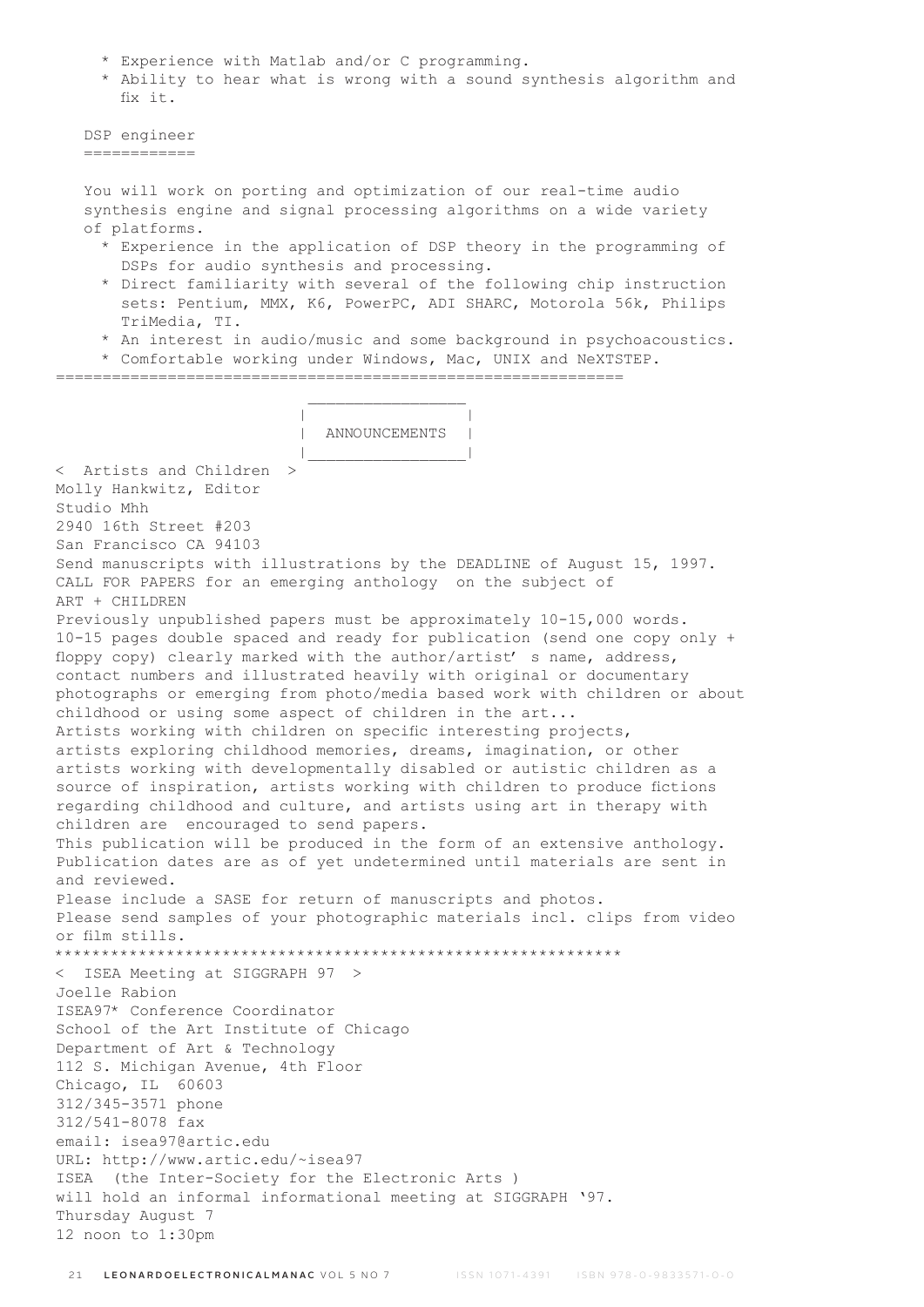International Center LA Convention Center We will answer questions about ISEA97, ISEA98, ISAST, and any other topics of interest to the international community. The Eighth International Symposium of Electronic Arts being held at The School of the Art Institute of Chicago, September 22 -27, 1997 \*\*\*\*\*\*\*\*\*\*\*\*\*\*\*\*\*\*\*\*\*\*\*\*\*\*\*\*\*\*\*\*\*\*\*\*\*\*\*\*\*\*\*\*\*\*\*\*\*\*\*\*\*\*\*\*\*\*\*\*\* < New Contemporary Music Radio Program in Argentina > FRONTERAS DEL SILENCIO c/o Alejandro Iglesias-Rossi 14 de Julio 1212 RA-1427 Buenos Aires ARGENTINA The Argentinean composer Alejandro Iglesias-Rossi is curating a new radio program called "Fronteras del Silencio" (Borders of Silence), which is broadcast once a week at the radio of the city of Buenos Aires (Argentina). All kind of contemporary music related to spirituality is welcome (the subtitle of the radio program is "spirituality and contemporary music"). Send DATs, CDs or high quality cassette recordings. Alejandro Iglesias-Rossi is one of the most salient composers in the young generations in Argentina. His electroacoustic piece "Angelus" won the first prize in the International Rostrum of Electroacoustic Music in 1996. He was member of the jury of the 1992 World Music Days organized by the ISCM. He has been very skillful in producing electroacoustic music combining Asian instruments with live electronics. \*\*\*\*\*\*\*\*\*\*\*\*\*\*\*\*\*\*\*\*\*\*\*\*\*\*\*\*\*\*\*\*\*\*\*\*\*\*\*\*\*\*\*\*\*\*\*\*\*\*\*\*\*\*\*\*\*\*\*\*\* < Call for Papers - NSF Sonification Workshop at ICAD > Gregory Kramer Clarity/Santa Fe Institute 310 NW Brynwood Lane Portland, OR 97229 Tel: 503-292-8550 Email: kramer@listen.com http://www.santafe.edu/~icad This is a call for position papers for an NSF-sponsored workshop on sonification to be held in Palo Alto, California, Sunday, November 2, 1997, the day before ICAD '97. At the request of the National Science Foundation, the International Community for Auditory Display, conveners of the International Conference on Auditory Display, is organizing a one day workshop on sonification. The purpose of the workshop is to assess the status of the field and produce recommendations to the NSF regarding the development of a research agenda. For the purposes of this workshop, sonification is defined as auditory representation of data. Sonification research includes aspects of human perception and cognition, sound synthesis and audio signal processing, and music and sound design, as well as a host of related disciplines and applications such as computer science, process control and assistive technologies for the disabled. Relatively little research has been conducted in auditory representation of data and, with a few real time exceptions such as Geiger counters or pulse oxymeters, no sonification solutions have been widely used. What are the key issues facing sonification researchers? Are there bottlenecks in tool design? In perception research? Are there needs for design guidelines and theory building? What kinds of applications are likely to be the most successful? What kinds of research teams might be assembled to make the needed research or development breakthroughs? What role might sonification play in education? Conversely, what kind of background is needed to participate meaningfully in the field? In what ways can this research be informed by data visualization, haptic, VR and other perceptualization research? How significant is interactivity in data exploration via sonification? These and other questions are likely to arise. The workshop will be limited to 15-20 participants. We will work ahead of time via email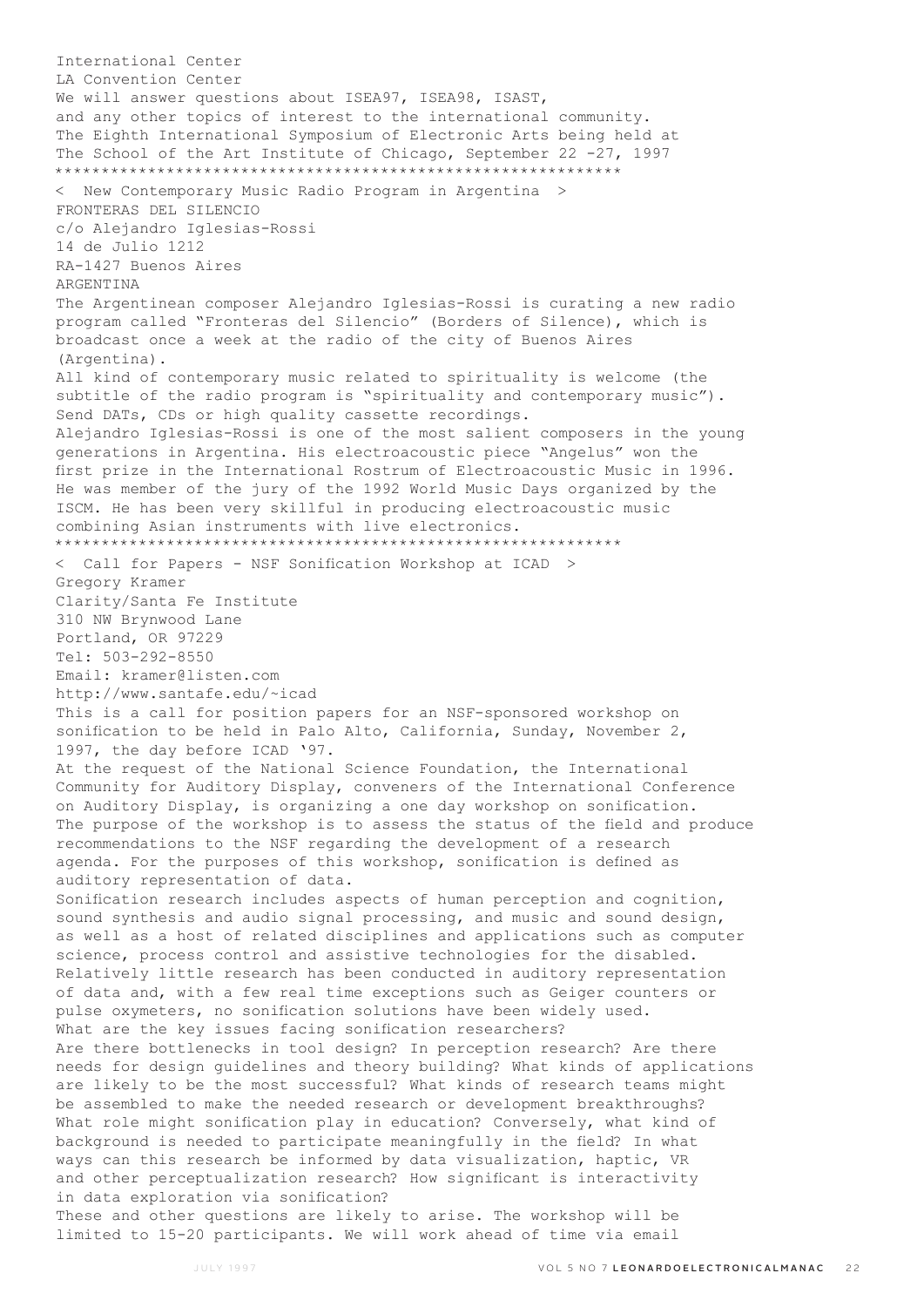to ascertain the questions most pressing in the field. When we convene on November 2 we will hear several talks by participants then further focus our questions, breaking into working groups to investigate them in depth. The whole group will reconvene at the end of the day to share and discuss our results. Initial results will be presented a couple of days later at the ICAD conference. Following the workshop each team will return home to write up a portion of a report which will be compiled, edited, and presented to the National Science Foundation along with policy recommendations regarding the development of a research agenda. The white paper will also be circulated throughout the relevant research communities. It is hoped that this effort will stimulate new thought and shed some light on the difficulties and possibilities of this research area. It may also help researchers at the fringes of sonification to provide meaningful input, while defining some of the potential benefits and difficulties of sonification for new research efforts. It is also our hope that a scientifically responsible position paper will serve as a useful reference as researchers approach funding agencies, colleagues, managers and review committees about their work. Please submit a position paper of 500 words. This paper should present what you consider to be the key issue(s) facing sonification research, why these concerns are important, and possibly your current thoughts as to how to approach the issues. Please include within the paper a brief bio and description of current sonification research or current research of relevance to sonification. In selecting participants consideration will be given to experience, disciplinary and institutional diversity, demonstrated consideration of relevant issues, the ability to present quality scientific work, and other criteria. Participation by young researchers is also encouraged. A range of participants with varying experience and backgrounds will support informative discussions as well as provide opportunities to influence new researchers in this field. Email your submission (no attachments, please) to Gregory Kramer, workshop Chair, at kramer@listen.com no later than September 2,1997. This workshop is an adjunct to the International Conference on Auditory Display, ICAD '97, to be held at Xerox PARC November 3-5, 1997 in Palo Alto, California. Another workshop will be held on the same day entitled "Audio on the WWW". That workshop will be sponsored by the Office of Naval Research. Elizabeth Mynatt is the General Chair of ICAD '97, James Ballas is the Technical Chair. For further information on this and other ICAD activities, please visit the ICAD Web site at http://www.santafe.edu/~icad \*\*\*\*\*\*\*\*\*\*\*\*\*\*\*\*\*\*\*\*\*\*\*\*\*\*\*\*\*\*\*\*\*\*\*\*\*\*\*\*\*\*\*\*\*\*\*\*\*\*\*\*\*\*\*\*\*\*\*\*\* < PR - Virtualitas Fine Arts Online > Ernest Lergon Ute Breslawsky VIRTUALITAS Luetzenstrasse 10 D-10711 Berlin, Germany Tel: +49 - (0)30 - 89 09 56 61 Fax:  $+49 - (0)30 - 89095662$ Email: Ernest@virtualitas.com http://www.virtualitas.com/ ANTONIO HENRIQUE AMARAL Exhibition: August 5th until September 14th, 1997 Vernissage: August 5th, 14:00 - 16:00 (Sao Paulo time - BRAZIL ) 17:00 - 19:00 (London time - GMT ) 19:00 - 21:00 (Berlin time - GERMANY) The artist is present! Address: http://www.virtualitas.com/finearts/ The exhibition presents recent work as shown at the same time at MASP - Museu de Arte de Sao Paulo - and provides in addition a survey of the complete oeuvre of Antonio Henrique Amaral. This exhibition will be the first one at VIRTUALITAS - and maybe on the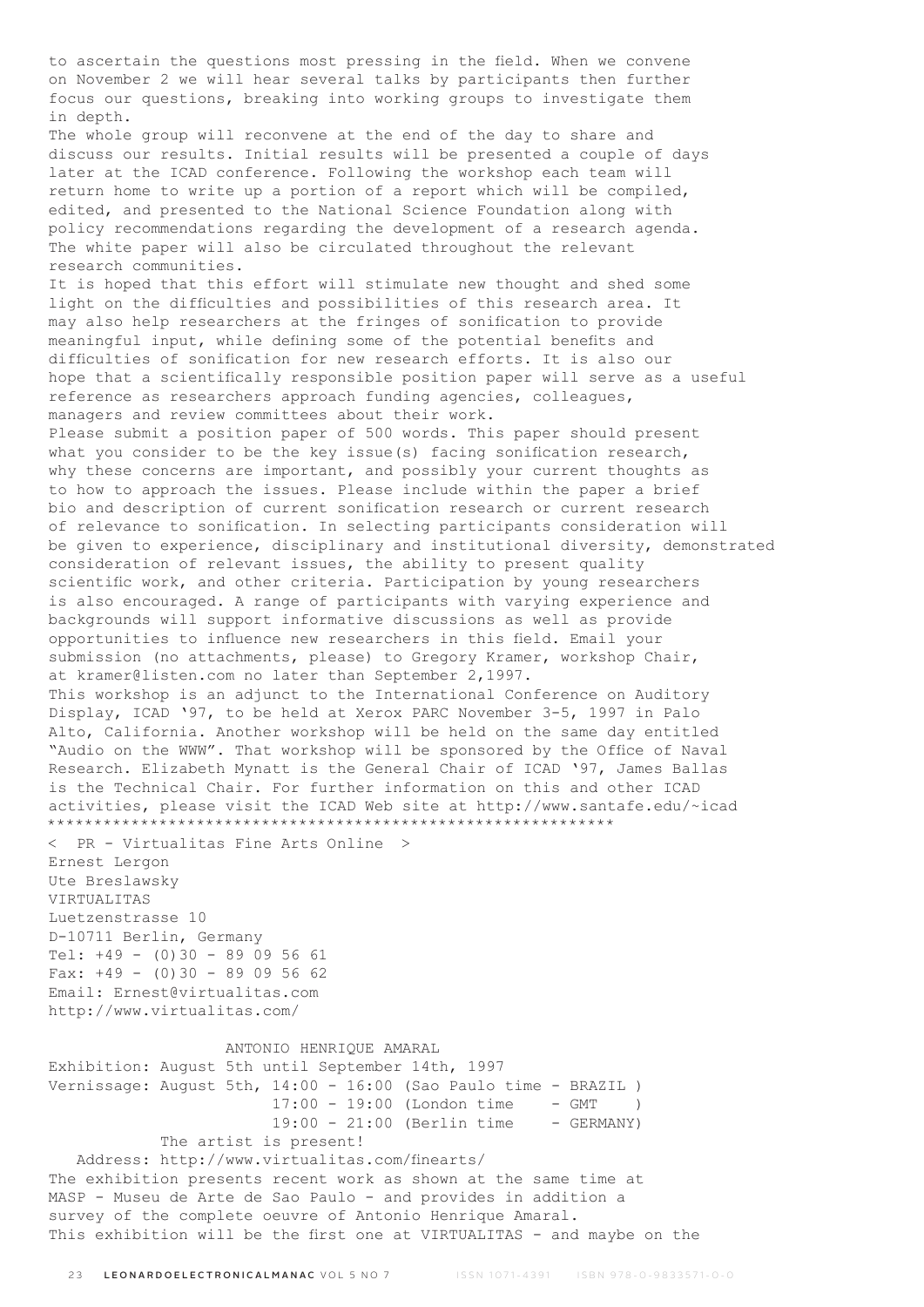Internet - which was appointed and prepared ONLY by electronic means of and will be executed ONLY in the virtual space of - THE NET. Current exhibition: Emmett Williams - CONFLUX/REFLUX yet until August 3rd, 1997 Please visit the former exhibitions of the artists of the gallery Kade Schacht, Thomas Kapielski, Raffael Rheinsberg, Georg Harbaum at the archive: http://www.virtualitas.com/finearts/archive \*\*\*\*\*\*\*\*\*\*\*\*\*\*\*\*\*\*\*\*\*\*\*\*\*\*\*\*\*\*\*\*\*\*\*\*\*\*\*\*\*\*\*\*\*\*\*\*\*\*\*\*\*\*\*\*\*\*\*\*\* < (Crack the) Binary Code > Kevin Murray Email: kmurray@mira.net Tel: +613 9417-7466 Fax: +613 9417-1605 Email: ccp@mira.net http://www.cinemedia.com.au/sfo/ccp.html (Crack the) Binary Code is a symposium of multimedia criticism as part of Interact Multimedia Festival 97 Melbourne Exhibition Centre, Nov 1-2 1997. Has the digital revolution come up with the artistic goods? 'Binary Code' invites critics from a range of disciplines (literature, visual art, craft and film) to appraise the cultural worth of multimedia. Does the small screen supersede, complement or undermine other art forms? Can we generalize critical concepts from literature, art and film to the digital arts? Is there a 'multimedia sublime', or is there only 'cool'? Is 'technological correctness' inimical to good art? This event is organized by the Centre of Contemporary Photography, in conjunction with the Interact Multimedia Expo: http://www.interact-events.com.au. For programming details, contact the Binary Code coordinator, Kevin Murray. \*\*\*\*\*\*\*\*\*\*\*\*\*\*\*\*\*\*\*\*\*\*\*\*\*\*\*\*\*\*\*\*\*\*\*\*\*\*\*\*\*\*\*\*\*\*\*\*\*\*\*\*\*\*\*\*\*\*\*\*\* < MIT Press Editor Douglas Sery to meet interested book authors at ISEA > Douglas Sery Editor - Computer Science The MIT Press Five Cambridge Center Cambridge, MA 02142-1493 Tel: (617) 253-5187 Fax: (617) 258-6779 Email: dsery@mit.edu URL: http://mitpress.mit.edu Douglas Sery, Acquisitions Editor for The MIT Press, will be attending the ISEA conference in Chicago Sept. 23-26 and will be available to meet interested authors at the MIT Press/Leonardo booth. MIT Press publishes the Leonardo Book Series, covering topics in art/science/technology of interest to the Leonardo professional community. MIT Press also publishes books of interest in computer science, artificial life, architecture, and design. Authors interested in meeting with Douglas Sery during ISEA may either come to the MIT-Press/Leonardo booth at ISEA or contact him ahead of time to set up an appointment at dsery@mit.edu. For further information on the Leonardo Book Series, including instructions for book proposals, please see http://mitpress.mit.edu/Leonardo. =============================================================

 | ACKNOWLEDGMENTS | |\_\_\_\_\_\_\_\_\_\_\_\_\_\_\_\_\_\_\_|

LEA and Leonardo/ISAST gratefully acknowledges Interval Research Corporation for its continuing support of Leonardo Electronic Almanac.